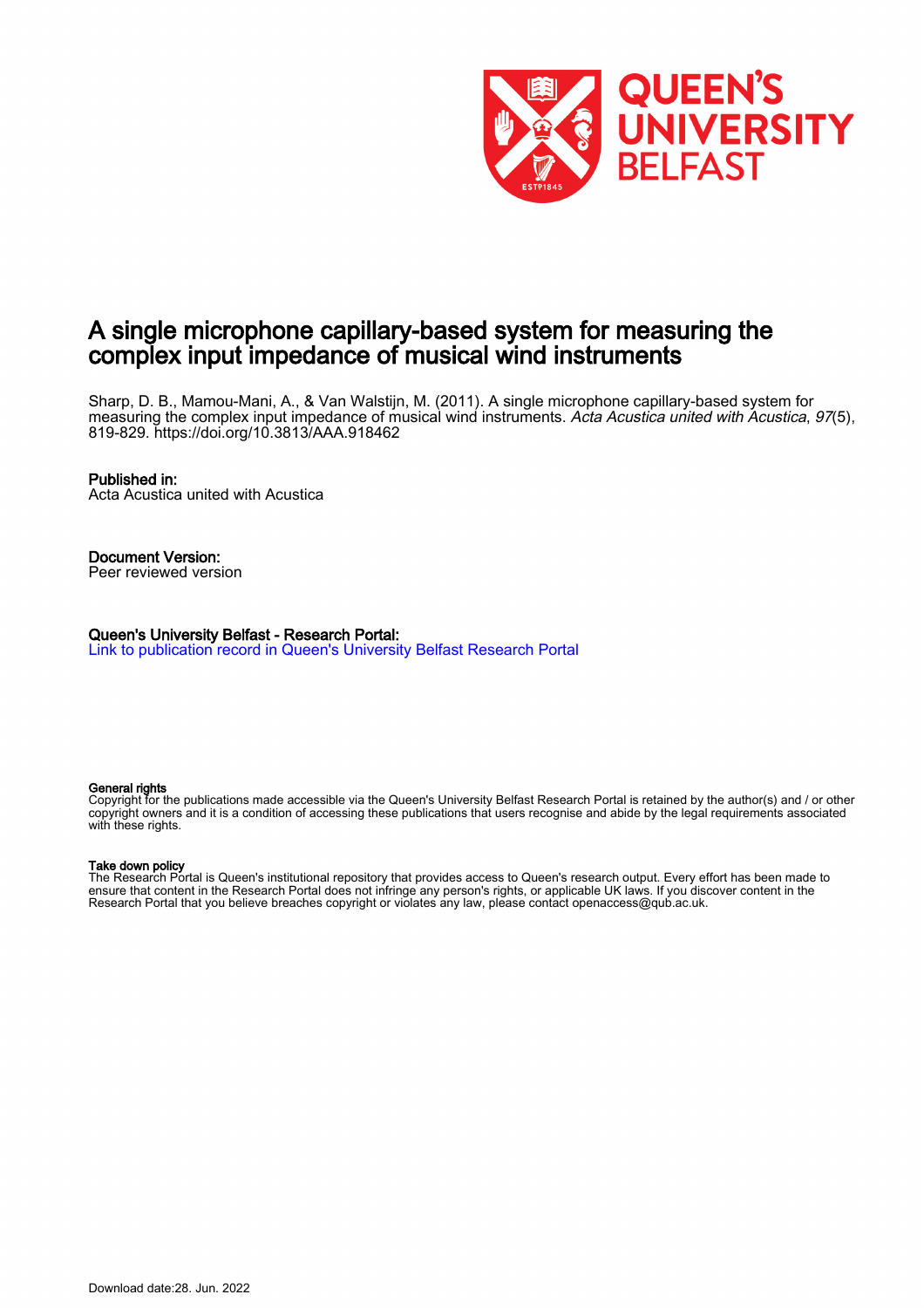# **A single microphone capillary-based system for measuring the complex input impedance of musical wind instruments**

**D.B. Sharp a,\* , A. Mamou-Mani <sup>a</sup> , M. Van Walstijn <sup>b</sup>**

<sup>a</sup> *Acoustics Research Group, DDEM, MCT Faculty, Open University, Walton Hall, Milton Keynes, MK7 6AA, UK*

<sup>b</sup> School of Electronics, Electrical Engineering and Computer Science, *SARC, Queen's University, Belfast, BT7 1NN, UK*

#### **Abstract**

Capillary-based systems for measuring the input impedance of musical wind instruments were first developed in the mid-20th century and remain in widespread use today. In this paper, the basic principles and assumptions underpinning the design of such systems are examined. Inexpensive modifications to a capillary-based impedance measurement set-up made possible due to advances in computing and data acquisition technology are discussed. The modified set-up is able to measure both impedance magnitude and impedance phase even though it only contains one microphone. In addition, a method of calibration is described that results in a significant improvement in accuracy when measuring high impedance objects on the modified capillary-based system. The method involves carrying out calibration measurements on two different objects whose impedances are well-known theoretically. The benefits of performing two calibration measurements (as opposed to the one calibration measurement that has been traditionally used) are demonstrated experimentally through input impedance measurements on two test objects and a Boosey and Hawkes oboe.

*Key words*: musical acoustics, input impedance, capillary technique, musical wind instruments

## **1. Introduction**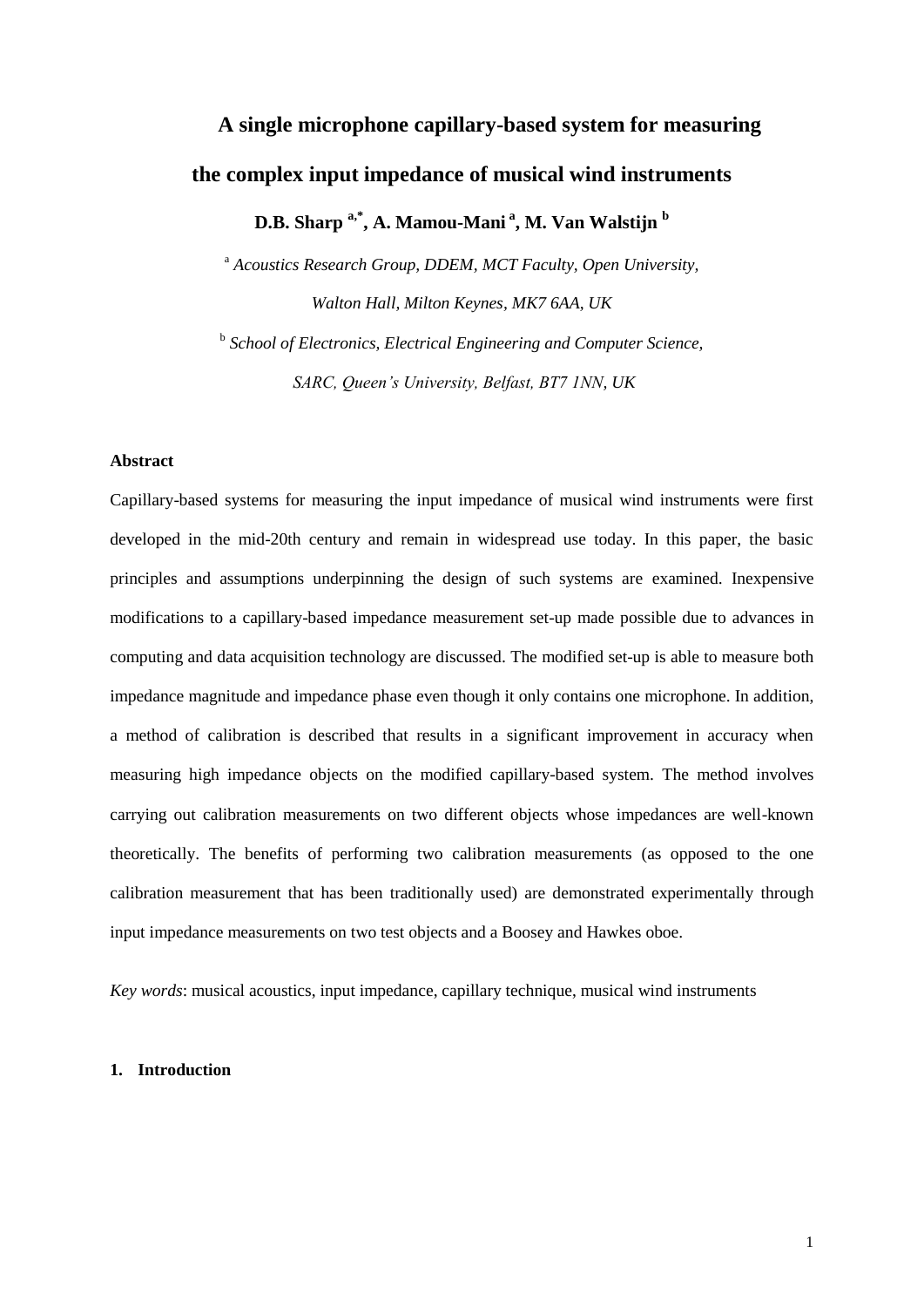In the acoustical study of musical wind instruments, the measurement of input impedance as a function of frequency has proved particularly useful. Impedance magnitude and phase curves provide information about both the strengths and frequencies of the instrument's air column resonances. In most playing situations, it is these air column resonances, rather than the reed or lip vibrations, that control the oscillation. Consequently, impedance curves can impart a great deal of information about the playing characteristics of an instrument.

The input impedance  $Z_x(\omega)$  of an air column *x*, such as that of a musical wind instrument, is defined as the ratio of the acoustic pressure  $p<sub>x</sub>(\omega)$  and the volume velocity  $U<sub>x</sub>(\omega)$  at the entrance to the air column:

$$
Z_x(\omega) = \frac{p_x(\omega)}{U_x(\omega)}\tag{1}
$$

where  $\omega$  is the angular frequency.

The input impedance, pressure and volume velocity are complex quantities so can be expressed in terms of magnitude and phase:

$$
Z_x(\omega) = |Z_x(\omega)|e^{j\psi_x(\omega)}\tag{2}
$$

$$
p_x(\omega) = |p_x(\omega)|e^{j\theta_x(\omega)}
$$
\n(3)

$$
U_x(\omega) = |U_x(\omega)|e^{j\varphi_x(\omega)}\tag{4}
$$

where  $\psi_x(\omega)$ ,  $\theta_x(\omega)$  and  $\varphi_x(\omega)$  are the phases of the input impedance, pressure and volume velocity respectively.

As the input impedance is a complex quantity, for a complete measurement both its magnitude and phase must be determined. The magnitude of the input impedance is simply the ratio of the pressure amplitude and the volume velocity amplitude,

$$
\left|Z_{x}(\omega)\right| = \frac{\left|p_{x}(\omega)\right|}{\left|U_{x}(\omega)\right|} \tag{5}
$$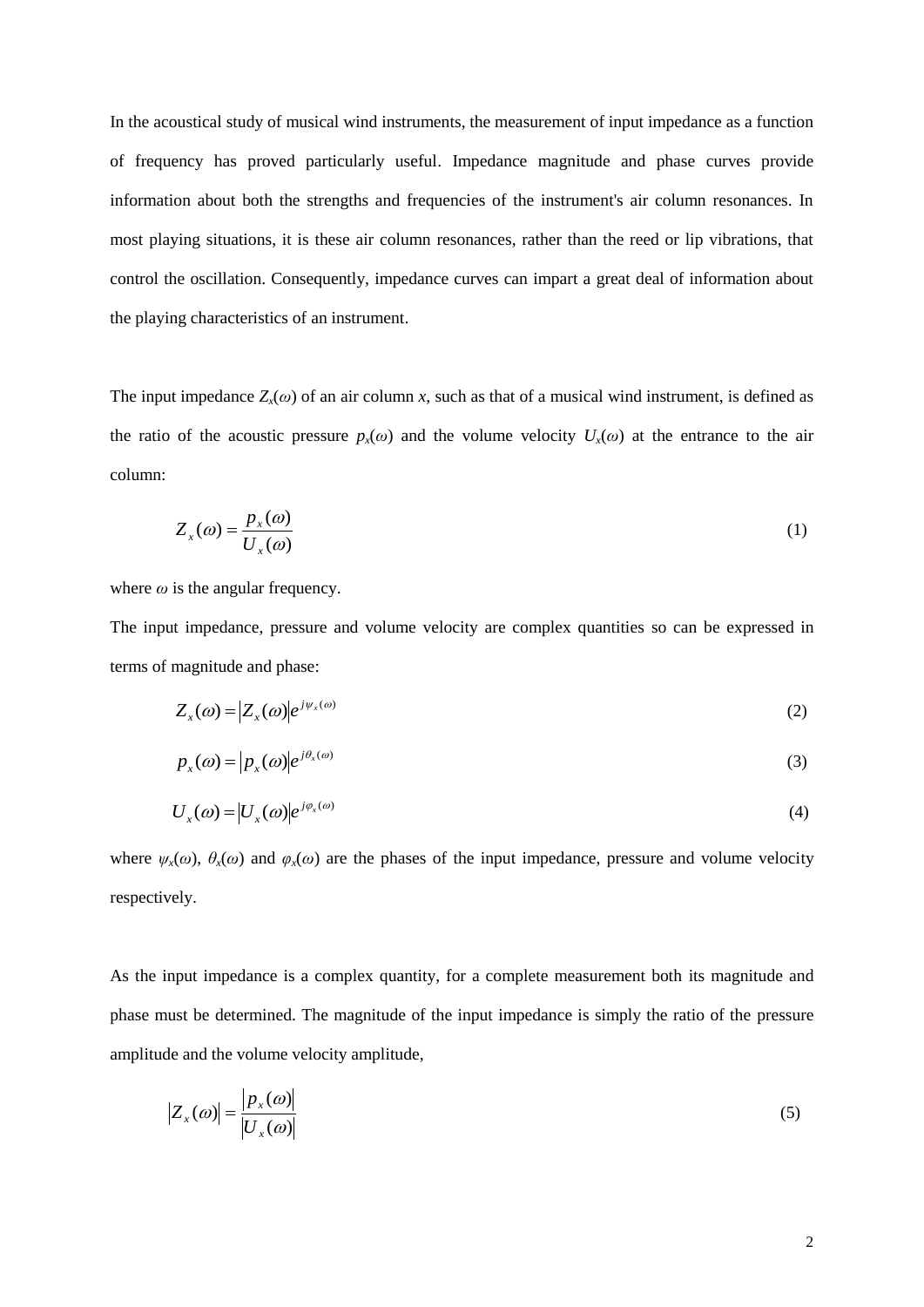whilst the phase of the input impedance is the difference between the phases of the pressure and the volume velocity,

$$
\psi_x(\omega) = \theta_x(\omega) - \varphi_x(\omega) \tag{6}
$$

Since the work of Webster and Kent on cup-mouthpiece instruments in 1947 [1] and the subsequent improvements to their impedance measurement apparatus by Benade [2,3], Backus [4,5] and Caussé et al [6], numerous techniques for measuring input impedance have been developed. Comprehensive reviews of methods realised in the  $20<sup>th</sup>$  century can be found in papers by Benade and Ibisi [7] and by Dalmont [8]. Meanwhile, more recent techniques are reported in papers by van Walstijn et al [9], Dickens et al [10], Dalmont and Le Roux [11], Curtit et al [12] and Kemp et al [13]. However, despite the fact that these newer methods generally provide more accurate impedance measurements over a wider bandwidth (up to as high as around 20 kHz), many acoustics laboratories still use capillarybased experimental measurement systems similar to those documented by Benade, Backus and Caussé et al. These are often produced in-house but, in recent years, the commercially available BIAS system [14,15,16] has also achieved widespread use.

There are several reasons for the enduring popularity of capillary-based impedance measurement systems. Firstly, the apparatus can be made very compact, making it easy to transport to places such as historical instrument collections or makers' workshops. Secondly, such systems have an inherent simplicity. While newer techniques tend to require post-processing of the measured impedance to remove the effects of the coupling of the instrument to the apparatus, capillary-based systems provide a direct measurement of the impedance of the instrument itself. Finally, and perhaps most importantly, while other methods may be more accurate over a wider bandwidth, capillary-based systems still provide sufficiently accurate impedance measurements over the frequency range of interest to be useful for the study of musical wind instruments.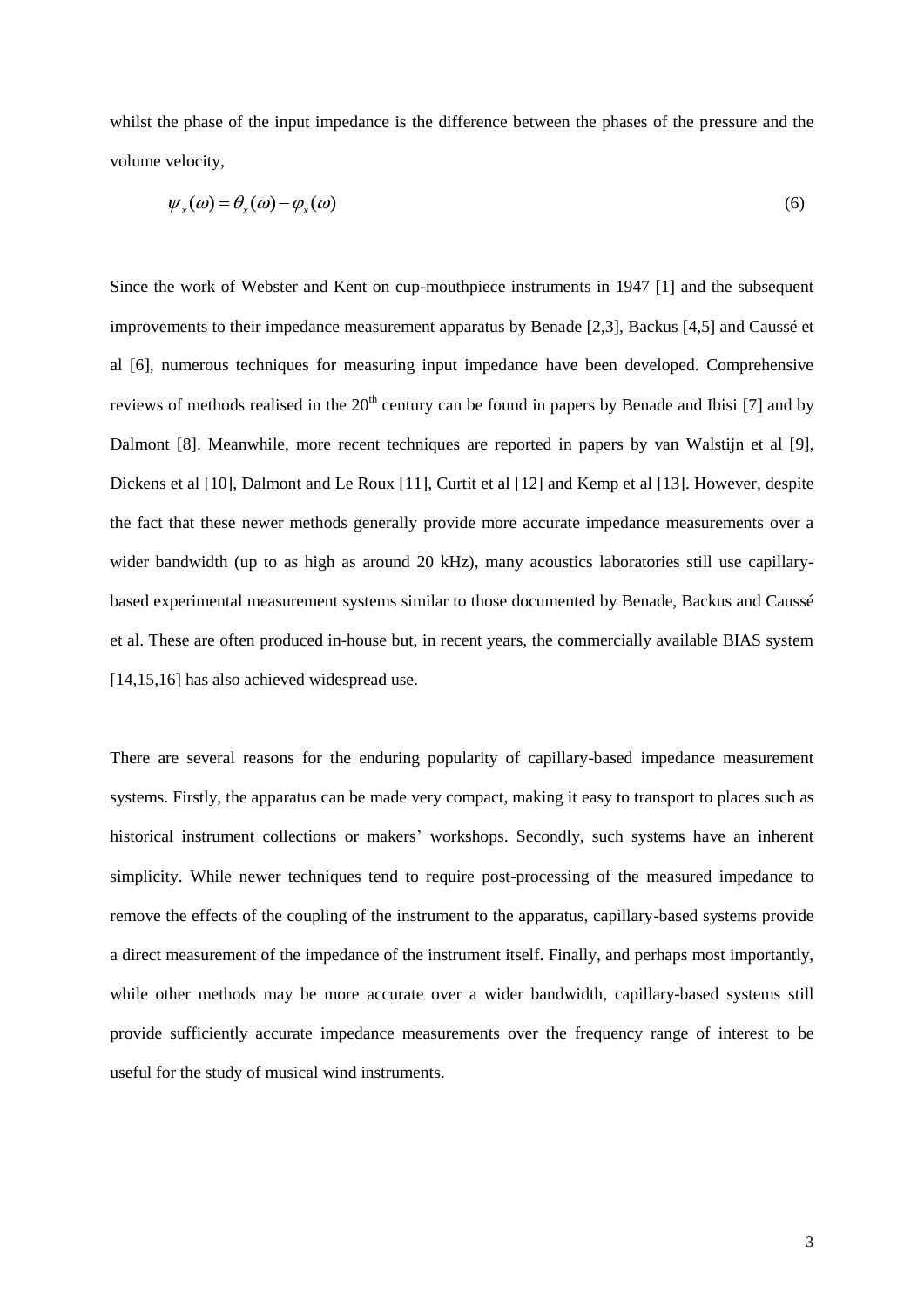In the next section, the basic principles behind the design of capillary-based impedance measurement systems are described. Then, in Section 3, inexpensive modifications to a capillary-based system made possible due to advances in computing and data acquisition technology are discussed. The modified set-up is able to measure both impedance magnitude and impedance phase even though it only contains one microphone. Finally, in Section 4, a method of calibration is described that gives a significant improvement in accuracy when measuring high impedance objects on the modified capillary-based system. The benefits of this method are demonstrated and evaluated through input impedance magnitude and phase measurements on two test objects and a Boosey and Hawkes oboe.

#### **2. Basic capillary-based measurement system**

#### *2.1. Introduction*

The earliest capillary-based measurement systems were primarily designed to enable the measurement of input impedance magnitude, although they could also provide phase information. In such systems, the air column under test is excited using a source of volume velocity which has a constant amplitude over the frequency range of interest. From Equation 5, it can be seen that the pressure amplitude is then directly proportional to the input impedance magnitude. By measuring the pressure response at the entrance to the air column, the input impedance magnitude of the air column can be deduced. As capillary-based measurement systems are generally only able to measure the plane wave component of the impedance, the excitation frequency must be kept below the cut-on frequency of the first higher mode of the air column under investigation. This ensures that all modes except the plane wave mode are nonpropagating.

#### *2.2. Description of measurement system*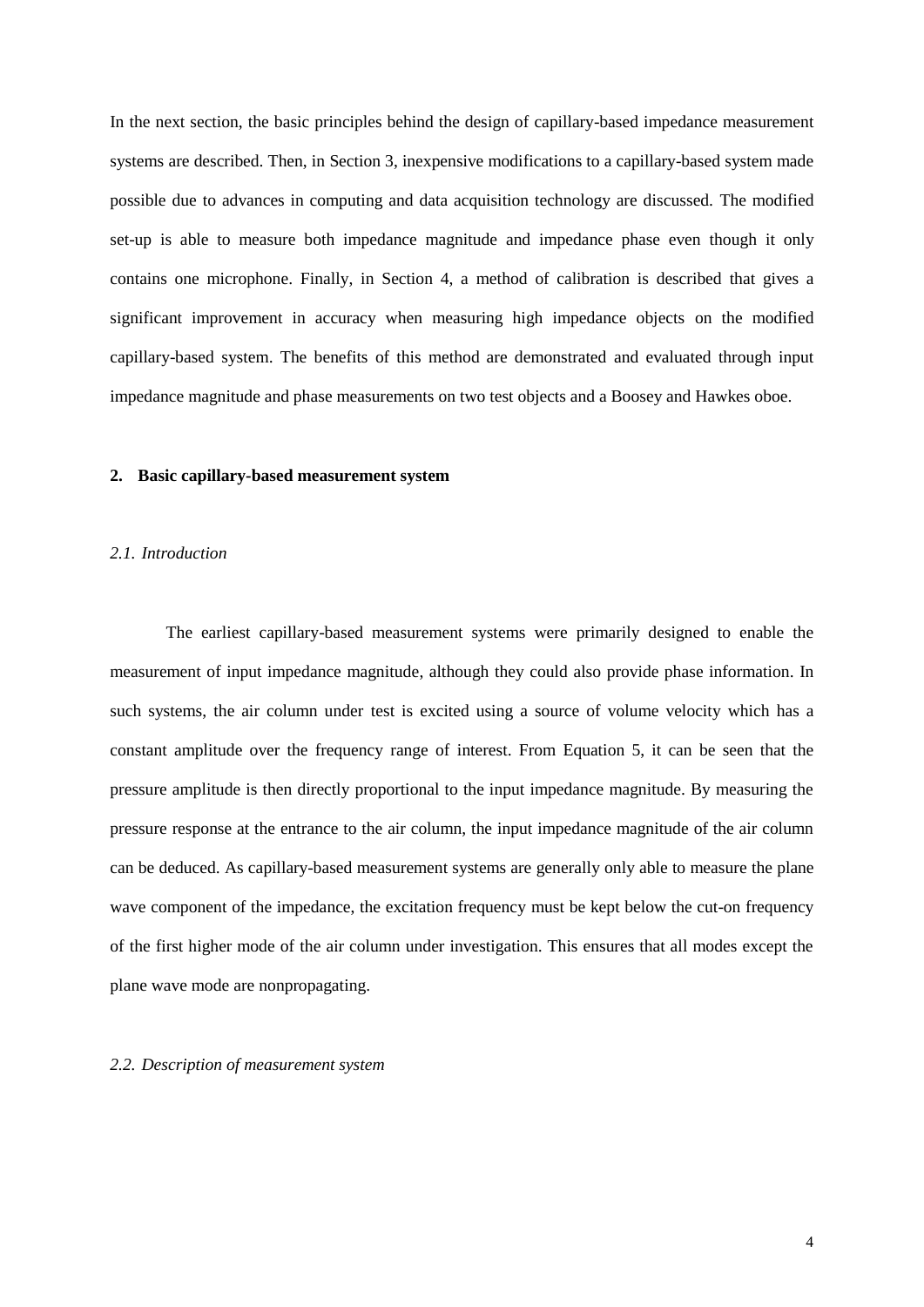

Figure 1 Dual microphone capillary-based impedance measurement set-up.

Figure 1 shows a schematic diagram of a basic capillary-based system (of the type reported in [2-6]) for measuring the input impedance magnitude,  $|Z<sub>x</sub>(\omega)|$ , of an air column x. An oscillator produces a sinusoidal electrical signal which is amplified and used to drive a compression driver loudspeaker. The resultant acoustic signal passes through a cavity into a capillary. A microphone monitors the pressure  $p_{cav}(\omega)$  generated in the cavity. The microphone signal is amplified and passed back to a regulator which adjusts the oscillator output to ensure that the cavity pressure amplitude is maintained constant at all excitation frequencies; i.e.  $|p_{cav}(\omega)| = |p_{cav}|$ . The capillary is designed to have an impedance which is frequency independent,  $Z_{cap}(\omega) = Z_{cap}$ , and whose magnitude is much larger than that of the air column being measured; i.e.  $|Z_{cap}| \gg |Z_{x}(\omega)|$ . Typically, the capillary in a measurement system of this type has an impedance magnitude of the order of  $10^9 \Omega$  [17,18]. The capillary connects the cavity to a plate in which a microphone is embedded. The air column under test is mounted on the plate so that it is centred on the capillary with the microphone located approximately halfway between the centre and the edge of the air column; this minimises the effect of evanescent higher modes, generated at the cross-sectional discontinuity between the capillary and the air column, on the measurement of the plane wave component of the impedance [6,19]. The microphone measures the pressure  $p<sub>x</sub>(\omega)$  at the entrance to the air column and the pressure amplitude is then plotted by a chart recorder. The chart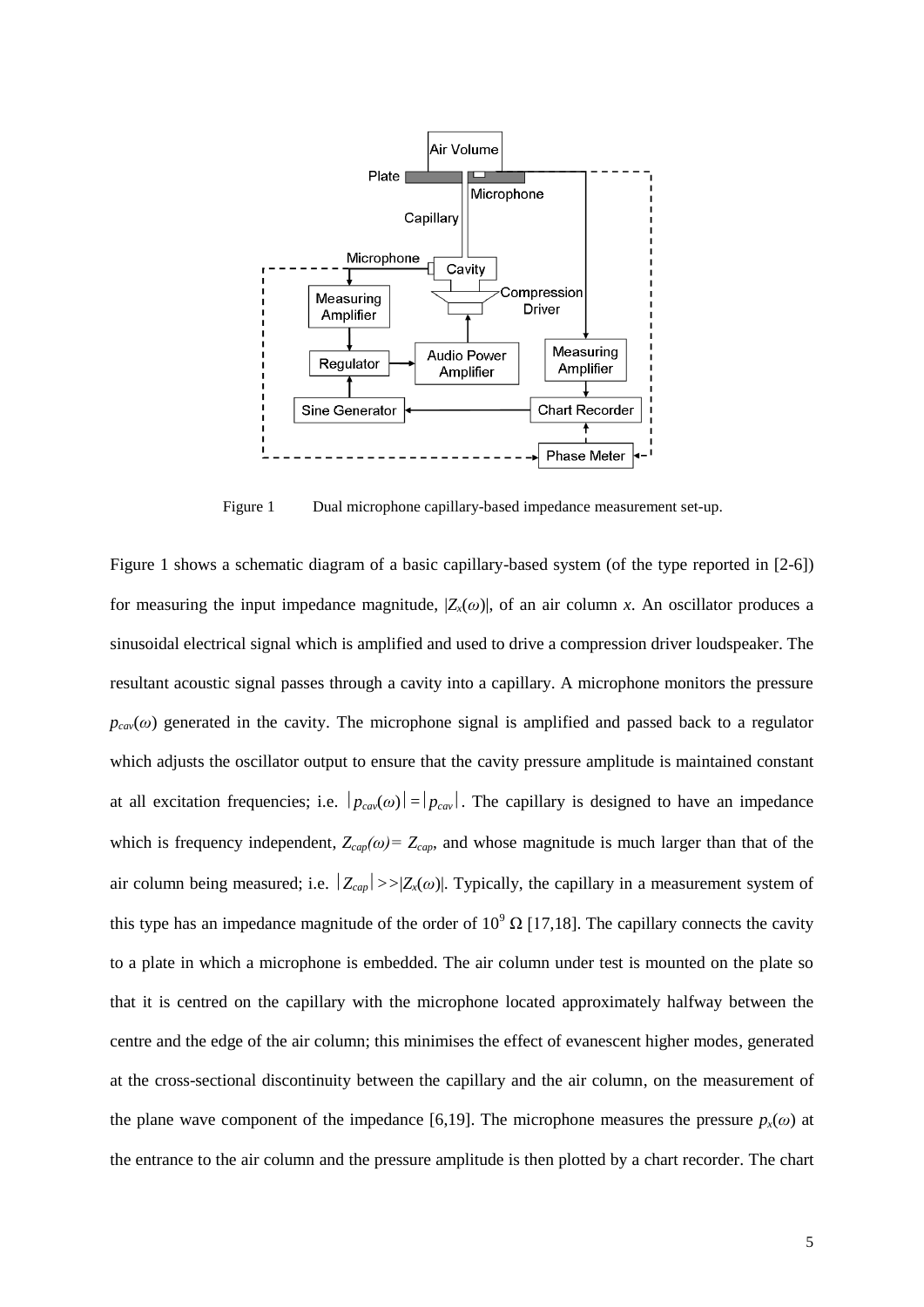recorder and the oscillator are coupled so that, as the frequency of the sine wave generated by the oscillator is increased, the tracer chart moves through the frequency range at the same rate resulting in a plot of pressure amplitude as a function of frequency. (It should be noted that with the addition of a phase meter, connected to the two microphones, it is also possible to extract information regarding the phase of the input impedance using this system.)

#### *2.3. Constant volume velocity source*

The design of the capillary, together with the cavity pressure feedback system, ensures a volume velocity source which has a constant amplitude over the frequency range of interest. This can be explained as follows.

The impedance of the series combination of capillary and air column can be expressed as the complex ratio of the pressure and volume velocity at the input to the capillary:

$$
Z_{cap}(\omega) + Z_x(\omega) = \frac{p_{cav}(\omega)}{U_{cav}(\omega)}\tag{7}
$$

The volume velocity in the cavity,  $U_{\text{cav}}(\omega)$ , is the same as the volume velocity at the entrance to the air column,  $U_x(\omega)$ , except for a phase difference  $\zeta(\omega)$ . So, Equation 7 can be rearranged to give:

$$
U_x(\omega) = \frac{p_{cav}(\omega)}{Z_{cap}(\omega) + Z_x(\omega)} e^{j\xi(\omega)}
$$
\n(8)

Simplifying Equation 8 by noting that  $Z_{cap}(\omega) = Z_{cap}$  and  $|Z_{cap}| >> |Z_{x}(\omega)|$  gives:

$$
U(\omega) = \frac{p_{\text{cav}}(\omega)}{Z_{\text{cap}}} e^{j\xi(\omega)} \tag{9}
$$

where the volume velocity is now denoted by *U*(*ω*) because it depends only on the cavity pressure and the properties of the capillary. That is, it is independent of the object being measured.

According to Equation 9, both the amplitude and phase of the volume velocity vary with frequency. However, rewriting in terms of magnitude and incorporating the condition that  $|p_{cav}(\omega)| = |p_{cav}|$  gives: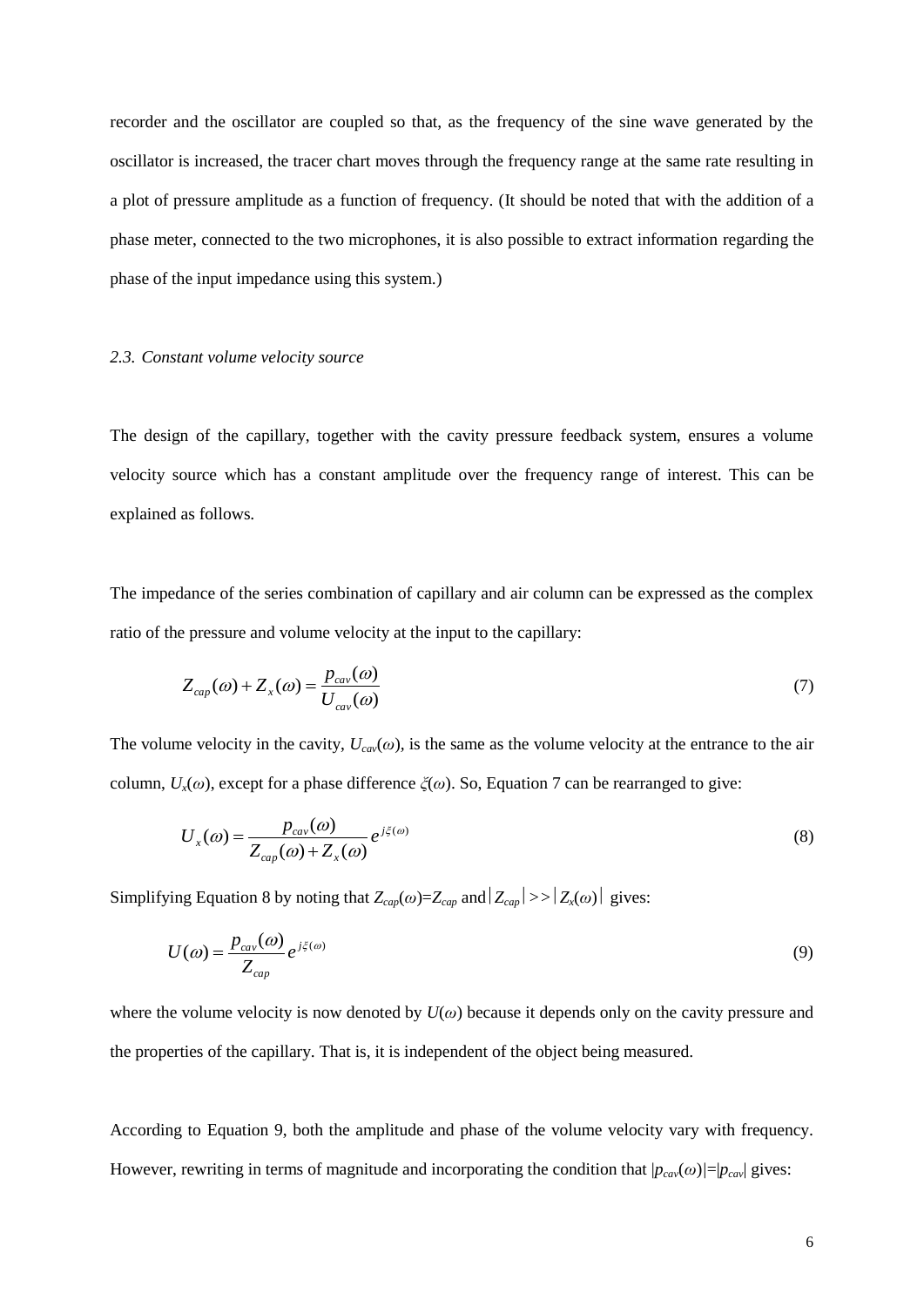$$
|U| = \frac{|p_{\text{cav}}|}{|Z_{\text{cap}}|}
$$
 (10)

The pressure amplitude in the cavity and the magnitude of the capillary impedance are both independent of frequency. Consequently, the volume velocity amplitude is also independent of frequency (and can be simply denoted by  $|U|$ ).

### *2.4. Determination of input impedance magnitude*

To convert a pressure amplitude versus frequency curve, produced by the measurement system described in Section 2.2, to an impedance magnitude curve requires division by the volume velocity amplitude:

$$
\left|Z_x(\omega)\right| = \frac{\left|p_x(\omega)\right|}{\left|U\right|} \tag{11}
$$

Because the volume velocity amplitude is the same whatever object is being measured, it can be found by carrying out a single calibration measurement. This normally involves using the measurement system to find the pressure amplitude at an arbitrary frequency for an object whose impedance is well predicted by theory.

For example, if calibration object *a* is a cylinder of length *l* and radius *r*, its impedance is [20,21]:

$$
Z_a(\omega) = \frac{\rho c}{\pi r^2} \left[ \frac{\frac{Z_{load}\pi r^2}{\rho c} + j \tan \underline{kl}}{1 + j \frac{Z_{load}\pi r^2}{\rho c} \tan \underline{kl}} \right]
$$
(12)

where  $\rho$  is the density of air,  $c = 331.6\sqrt{1 + T}/273$  is the speed of sound in air at temperature *T*, and

 $k = k - ja$  is the complex propagation constant, with  $k = \omega/c$  and  $\overline{\phantom{a}}$   $\mathsf{I}$  $\mathsf{I}$ L  $=\frac{\omega}{\sqrt{1-\frac{\eta}{\sqrt{1-\frac{1}{\sqrt{1-\frac{1}{\sqrt{1-\frac{1}{\sqrt{1-\frac{1}{\sqrt{1-\frac{1}{\sqrt{1-\frac{1}{\sqrt{1-\frac{1}{\sqrt{1-\frac{1}{\sqrt{1-\frac{1}{\sqrt{1-\frac{1}{\sqrt{1-\frac{1}{\sqrt{1-\frac{1}{\sqrt{1-\frac{1}{\sqrt{1-\frac{1}{\sqrt{1-\frac{1}{\sqrt{1-\frac{1}{\sqrt{1-\frac{1}{\sqrt{1-\frac{1}{\sqrt{1-\frac{1}{\sqrt{1-\frac{1}{\sqrt{1-\frac{1}{\sqrt{1-\frac{1}{\sqrt{1-\frac{1$  $\alpha$  *c r*  $\sqrt{2\omega\rho}$  *r*  $\sqrt{2\omega\rho}$  $\gamma-1$  | K  $\omega\rho$  $\alpha = \frac{\omega}{c} \left| \frac{1}{r} \sqrt{\frac{\eta}{2\omega\rho} + \frac{\gamma - 1}{r}} \sqrt{\frac{1}{2}} \right|$ 1 2 1

provided that the boundary-layer thickness is much less than the radius of the cylinder (which is the case for all of the calibration and test objects measured in this paper, over the frequency range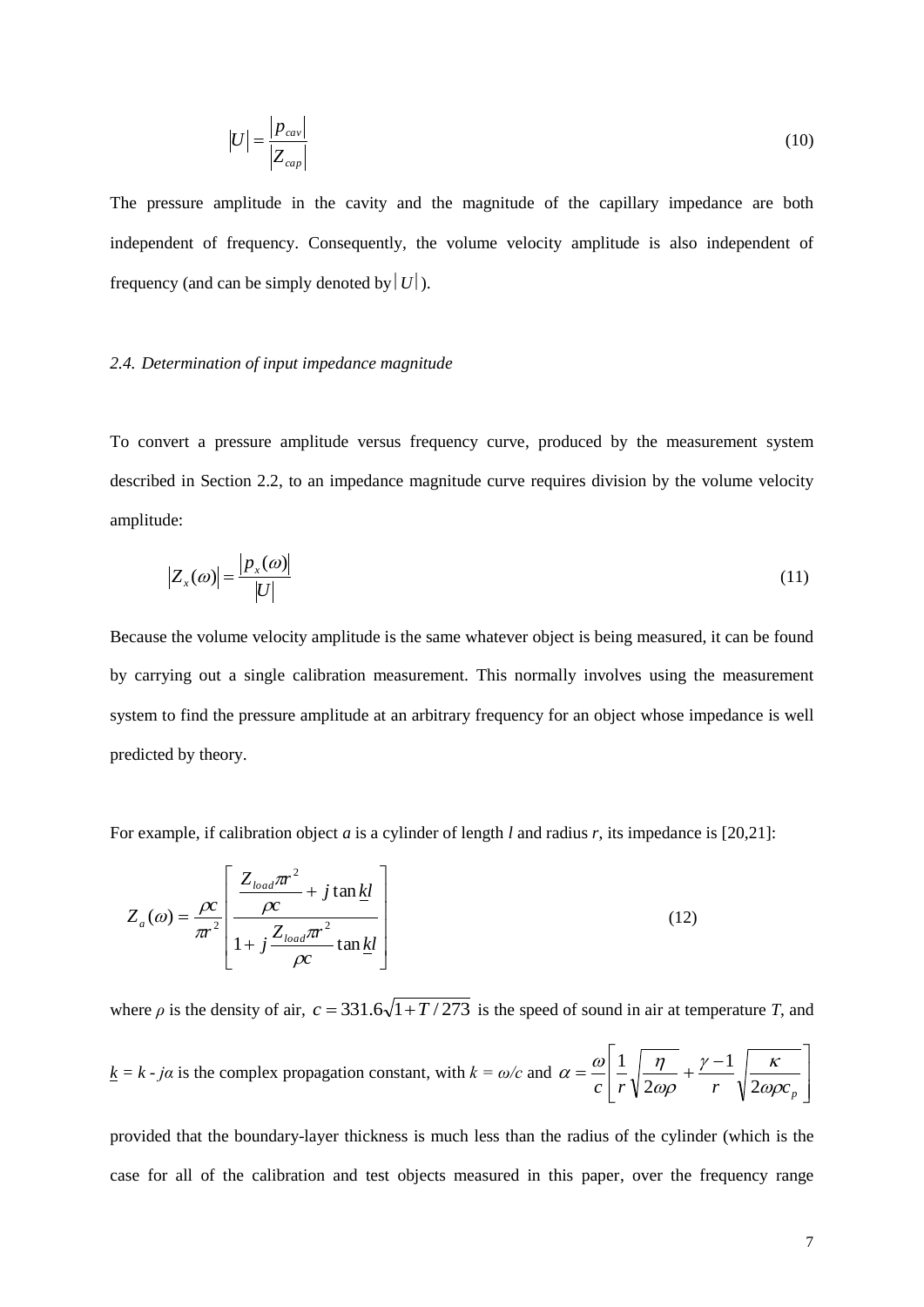investigated). Meanwhile,  $\eta$  is the coefficient of shear viscosity of air,  $c_p$  is the specific heat of air at constant pressure,  $\kappa$  is the thermal conductivity of air, and  $\gamma$  is the ratio of the principal specific heats of air. The load impedance is infinite if the cylinder is closed at the far end  $(Z_{load} = \infty)$  and is equal to the radiation impedance if the cylinder is open at the far end  $(Z_{load} = 0.25 \frac{\mu}{\epsilon_0} k^2 r^2 + j0.6 \frac{\mu}{\epsilon_0} k r^2)$ *r*  $k^2 r^2 + j0.6 \frac{\rho c}{r^2}$ *r*  $Z_{load} = 0.25 \frac{\rho c}{\pi r^2} \frac{k^2 r^2 + j0.6 \frac{\rho c}{\pi r^2}}{r^2}$  $\frac{6.25 \frac{\mu}{\pi r^2} k^2 r^2 + j0.6 \frac{\mu}{\pi}}{r^2}$  $\rho$ π  $= 0.25 \frac{\rho c}{r^2} k^2 r^2 +$ provided that *kr* << 1, which again is the case for all of the calibration and test objects measured in this paper, over the frequency range investigated).

By measuring calibration object *a* using the capillary-based apparatus, the volume velocity amplitude can be found by dividing the measured pressure amplitude  $|p_a(\omega)|$  by the theoretical impedance magnitude  $|Z_a(\omega)|$  (obtained from Equation 12):

$$
|U| = \frac{|p_a(\omega)|}{|Z_a(\omega)|} \tag{13}
$$

Note that the volume velocity amplitude is frequency independent so the calibration measurement can be carried out at any arbitrary frequency.

#### **3. Modified capillary-based measurement system**

#### *3.1. Introduction*

In the basic capillary-based measurement system described in Section 2.2, a microphone monitors the acoustic pressure in the cavity between the loudspeaker and the capillary. This microphone forms part of a feedback loop that maintains the cavity pressure constant, ensuring that the pressure amplitude recorded by a second microphone at the entrance to the air column under test is directly proportional to the input impedance magnitude. Phase information can also be obtained from the system through the use of a phase meter connected to the two microphones.

In this section, a modified capillary-based measurement set-up is reported in which the cavity microphone and associated feedback system have been removed. Even though the cavity pressure is no longer maintained constant during a measurement, the apparatus is still able to provide accurate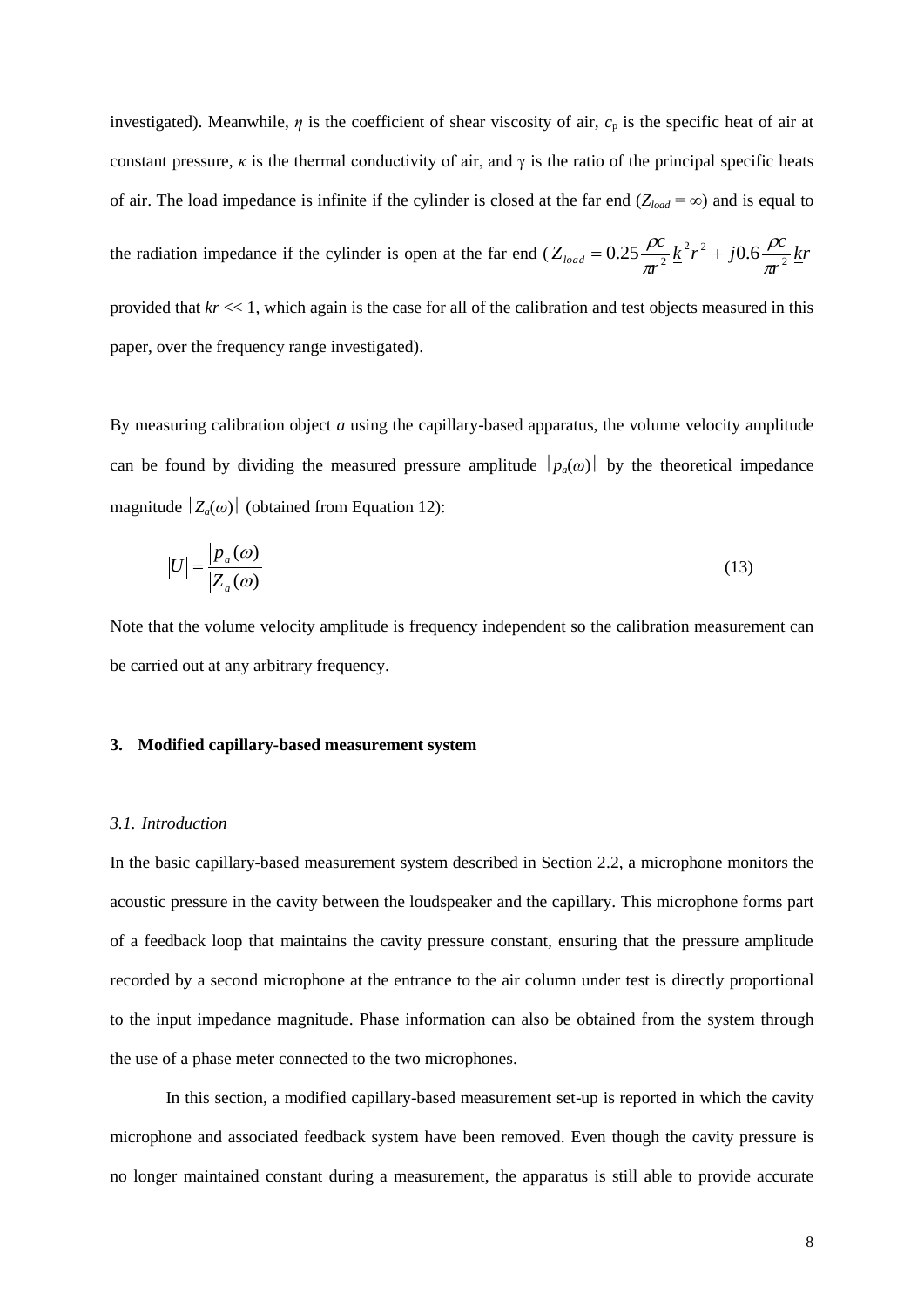values of input impedance magnitude. Moreover, despite only incorporating one microphone, the modified measurement set-up is also able to provide accurate measurements of input impedance phase.

#### *3.2. Description of the measurement system*



Figure 2 Modified single microphone capillary-based impedance measurement set-up

Figure 2 shows a schematic diagram of the modified single microphone capillary-based impedance measurement system. The system is controlled by a Windows-based PC containing a standard 16-bit sound card. The sound card is programmed (using the MATLAB software package with associated data acquisition toolbox) to play out a 50 Hz sinusoidal signal of 1V amplitude at an update rate of 44.1 kHz. The output of the sound card is amplified by a Cambridge Audio A1 stereo amplifier and used to drive a JBL 2426H compression driver loudspeaker. One hundred cycles of the electrical driving signal,  $E_d(\omega)$ , are recorded on input channel 1 of the sound card using a sample rate of 44.1 kHz. As with the basic set-up described in Section 2.2, the acoustic signal produced by the loudspeaker passes through a cavity into a capillary (in this case, comprising a 50 mm long, 2.6 mm diameter cylindrical tube with a solid hexagonal rod forced into it). However, in the modified set-up, there is no monitoring microphone positioned in the cavity and the cavity pressure amplitude is allowed to vary with frequency (due to the frequency response of the loudspeaker and the cavity resonances). The capillary is again intended to have a frequency independent impedance, *Zcap*, whose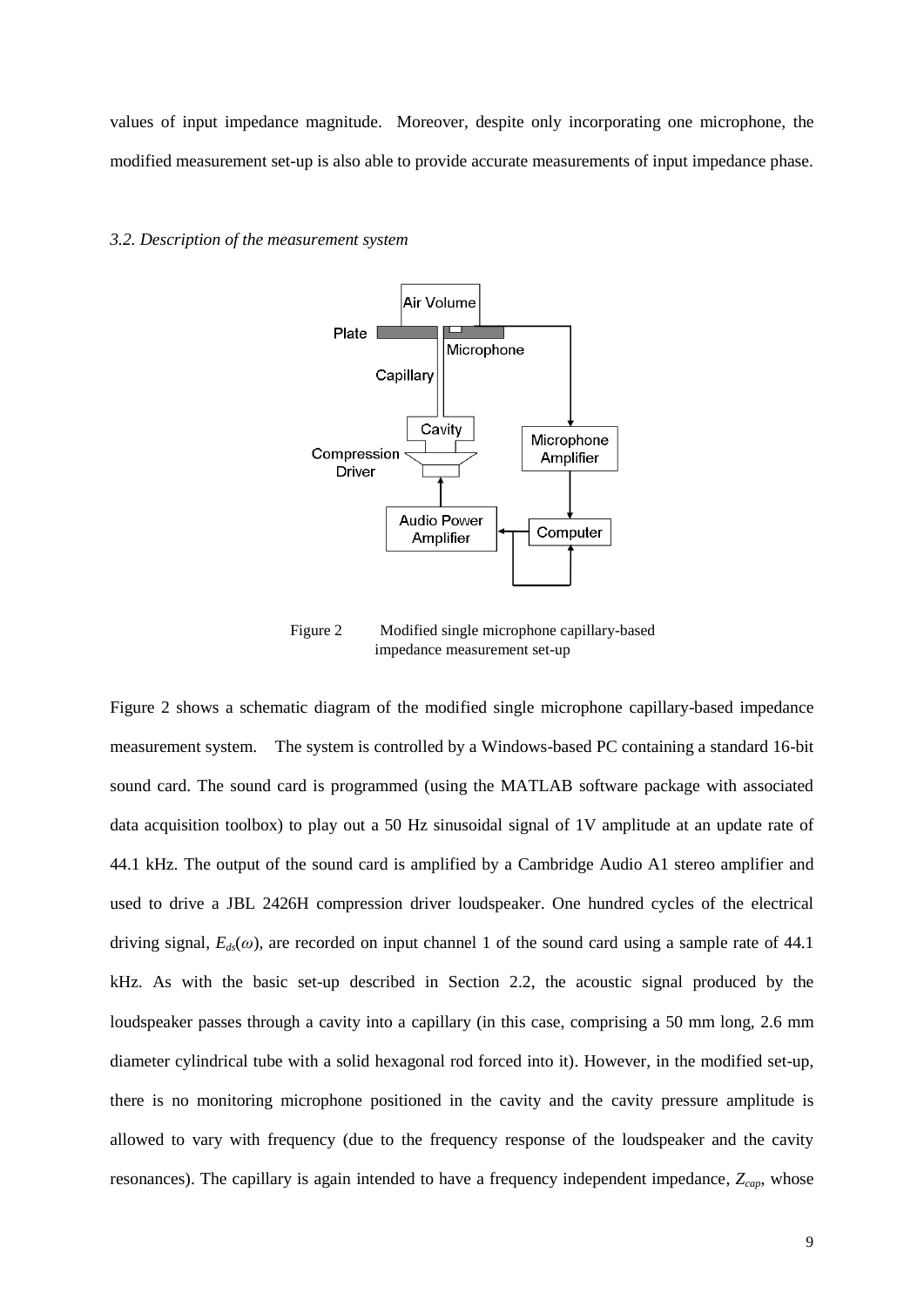magnitude is much larger than that of the air column being measured; i.e.  $|Z_{cap}| \gg |Z_{\chi}(0)|$ . The capillary connects the cavity to a plate in which a Knowles EK3132 electret microphone is embedded; the centre of the capillary and the centre of the microphone are separated by a distance of 5 mm. Again, to minimise the effect on the plane wave impedance measurement of evanescent higher modes generated in the region of the plate<sup>†</sup>, the air column under test is mounted so that it is centred on the capillary; for most wind instruments, the microphone then lies approximately halfway between the centre and the edge of the mouthpiece. The microphone measures the pressure at the entrance to the air column. One hundred cycles of the voltage signal from the microphone,  $E<sub>x</sub>(\omega)$ , are recorded on channel 2 of the sound card using a sampling frequency of 44.1 kHz. Note that the sound card simultaneously records both the driving signal sent to the loudspeaker and the signal from the microphone.

A Discrete Fourier Transform (DFT) is performed on the electrical driving signal recorded on channel 1 of the sound card. From this DFT, magnitude and phase spectra are calculated. As 100 cycles of the driving signal were recorded, the 101st frequency bin of the magnitude spectrum yields the amplitude of the driving signal  $|E_{ds}(\omega)|$  averaged over the 100 cycles. Similarly, the 101st frequency bin of the phase spectrum yields the phase of the driving signal Φ*ds*(*ω*) averaged over 100 cycles. A similar procedure is performed on the microphone voltage signal recorded on channel 2 of the sound card, yielding the amplitude and phase of the microphone signal,  $/E_x(\omega)$  and  $\Phi_x(\omega)$ . By determining the amplitude and phase in this manner, the background noise contained in the other bins of the DFT is filtered out.

The amplitudes and phases of the driving signal and the microphone signal are stored on the PC. The entire measurement procedure is then repeated at 1 Hz intervals up to a frequency of 5 kHz. At each

 $\overline{a}$ 

<sup>&</sup>lt;sup>†</sup> Although not used in this current work, recent papers [22,23] describe correction terms that remove the error which is introduced into the measured plane wave impedance by the evanescent higher modes evoked at the discontinuity between capillary and air column. Another paper [24] suggests that, if the object used to calibrate the impedance measurement system has an entrance diameter equal to that of the air column under investigation, the generated higher modes are automatically taken into account.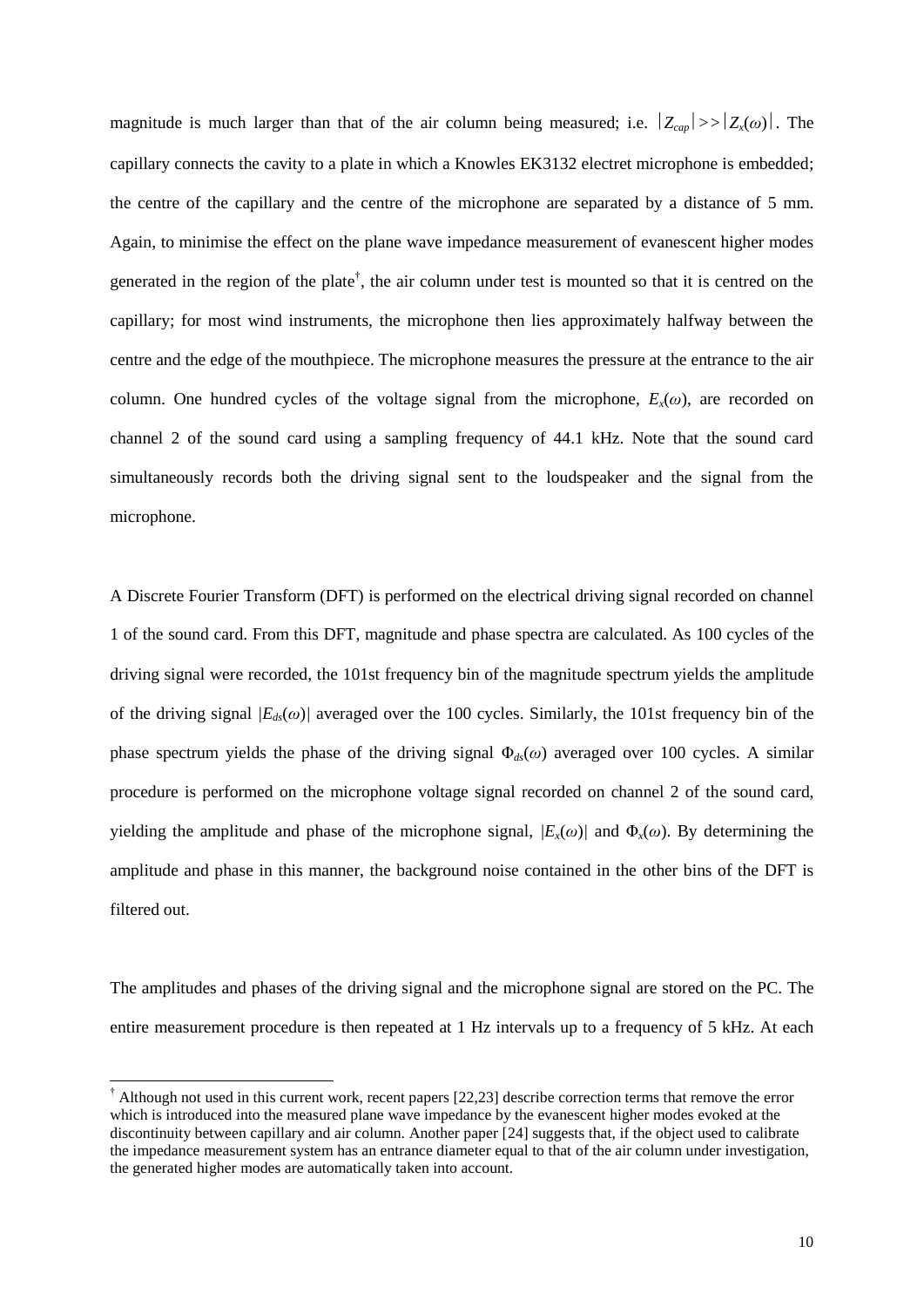frequency, the phase of the voltage signal from the microphone is adjusted so that it is relative to that of the driving signal such that

$$
E_x(\omega) = \left| E_x(\omega) \right| e^{\left[ \Phi_x(\omega) - \Phi_{ds}(\omega) \right]}
$$
 (14)

The pressure at the entrance of the air column is then:

$$
p_x(\omega) = M(\omega) E_x(\omega) \tag{15}
$$

where  $M(\omega)$  is the microphone response.

# *3.3 Determination of input impedance magnitude and phase*

In the modified measurement system described in Section 3.2, the feedback system has been removed and the cavity pressure amplitude is allowed to vary with frequency. Thus, the condition  $|p_{cav}(\omega)| = |p_{cav}|$  no longer holds. Consequently, the volume velocity amplitude is no longer constant over the frequency range of interest; both the amplitude and the phase of the volume velocity vary with frequency. In principle, the removal of the feedback loop also means that the cavity pressure will have some dependence on the object being measured. However, the jump in impedance presented by the junction between the cavity and the capillary is so large that it can be reasonably assumed that any change in the cavity pressure arising when different objects are measured will be negligible.

For the moment, the capillary will still be assumed to have an impedance which is much greater than that of the object being measured. Under these circumstances, the volume velocity at the entrance to the air column is given by Equation 9. It remains the same whatever object is being measured so is denoted  $U(\omega)$ . Providing this is the case, the complex impedance of the air column under test can be determined from a measured pressure amplitude versus frequency curve by performing a single calibration measurement to find *U*(*ω*).

#### *3.3.1 Calibration procedure*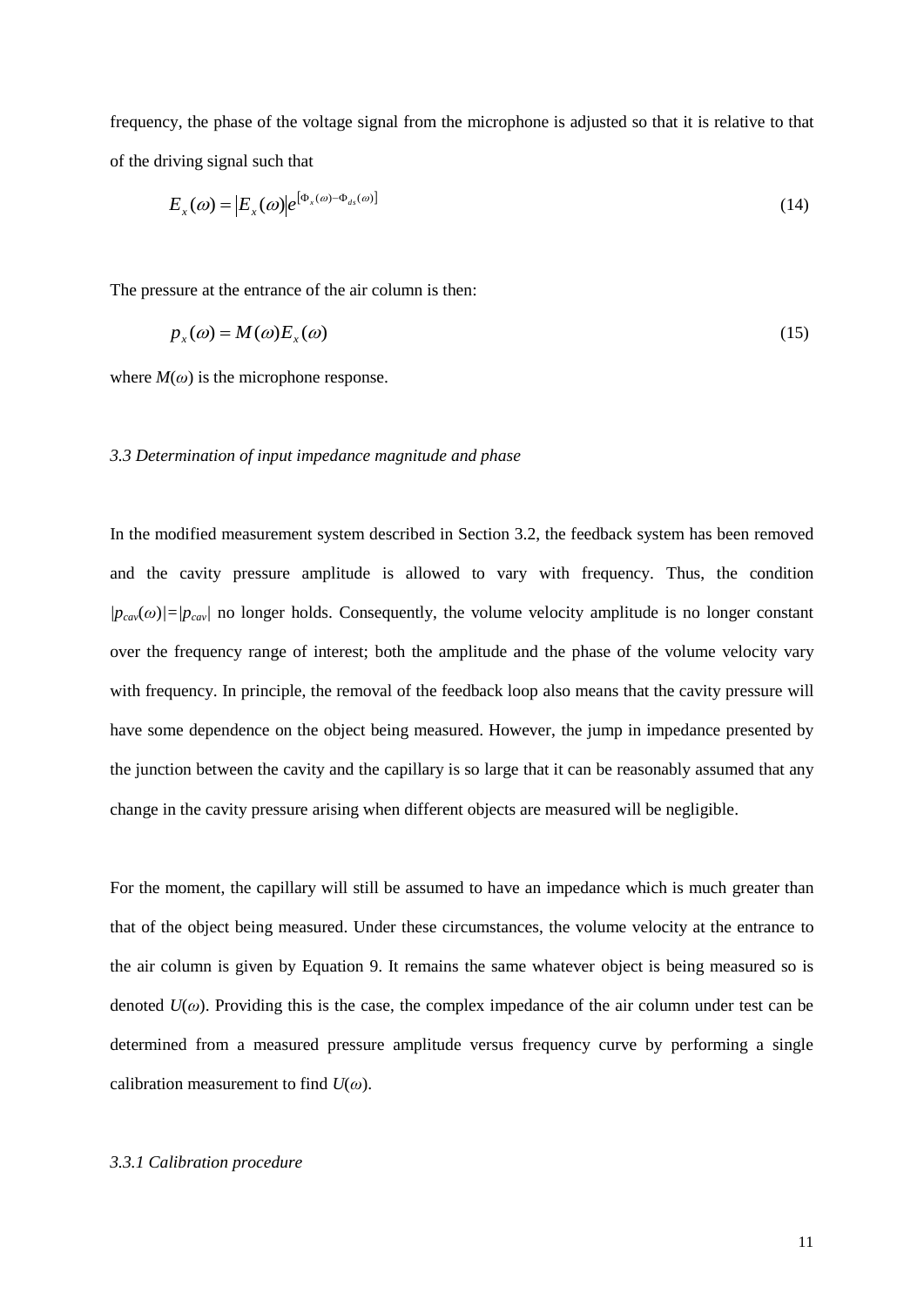The complex input impedance  $Z_x(\omega)$  of an air column x measured using the modified system is the complex ratio of the pressure response  $p<sub>x</sub>(\omega)$  and the volume velocity  $U(\omega)$  at the entrance to the air column:

$$
Z_x(\omega) = \frac{p_x(\omega)}{U(\omega)}\tag{16}
$$

The principle employed to find the volume velocity is the same as described previously. The volume velocity is still independent of the object being measured. However, it now varies with frequency. The modified system is used to measure the complex pressure response  $p_a(\omega)$  for a calibration object *a* whose impedance  $Z_a(\omega)$  is well predicted by theory. For the calibration to be successful, the calibration object must, like the test object, have an impedance that is small compared with that of the capillary.

The volume velocity as a function of frequency is then found by dividing the measured complex pressure by the complex impedance at all frequencies in the range of interest:

$$
U(\omega) = \frac{p_a(\omega)}{Z_a(\omega)}\tag{17}
$$

Combining Equations 16 and 17 gives the following expression for the complex impedance of the test object:

$$
Z_x(\omega) = \frac{p_x(\omega)}{p_a(\omega)} Z_a(\omega)
$$
\n(18)

Substituting Equation 15 into Equation 18 then gives the complex impedance in terms of the recorded voltage signal from the microphone:

$$
Z_x(\omega) = \frac{E_x(\omega)}{E_a(\omega)} Z_a(\omega)
$$
\n(19)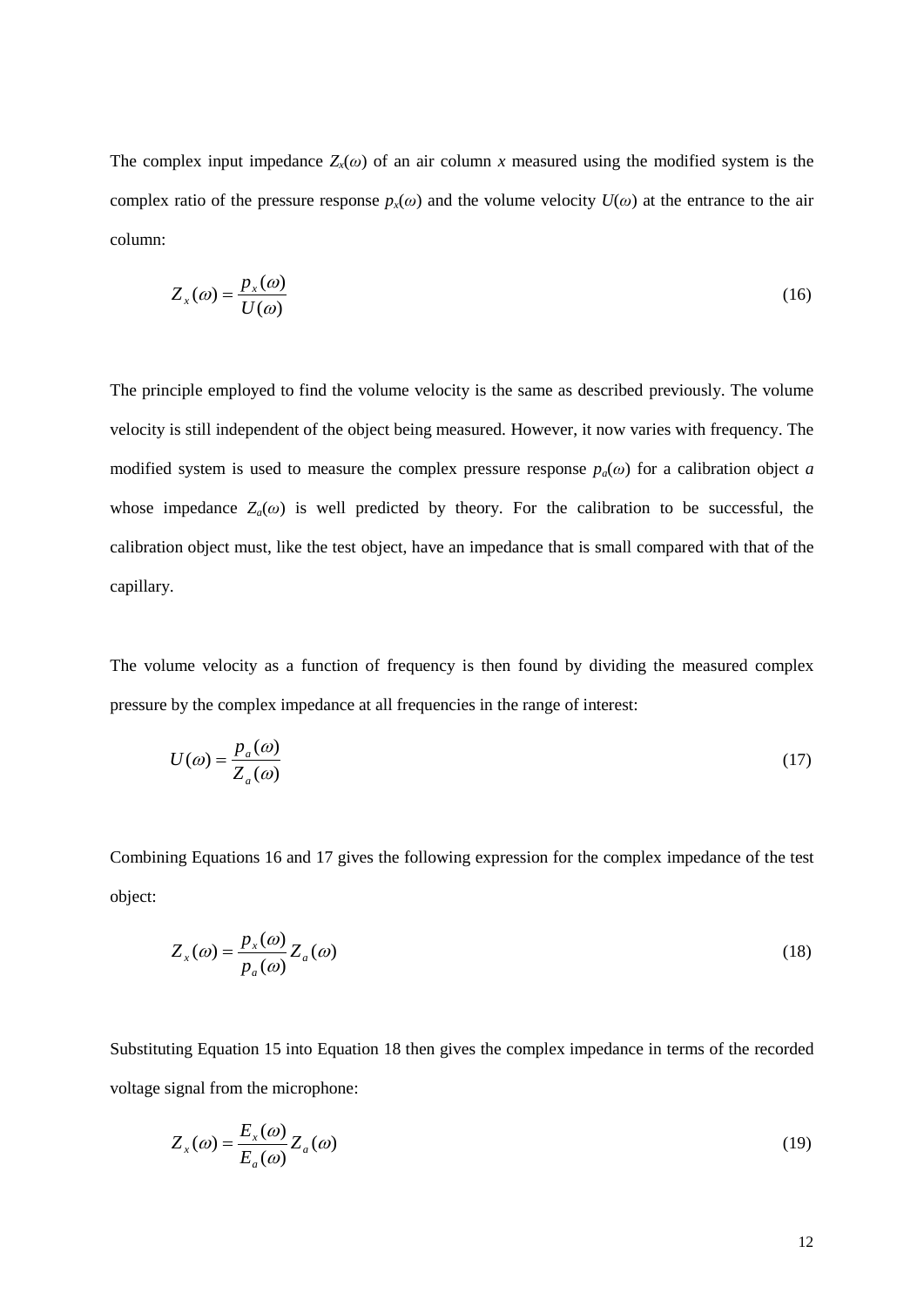The microphone response is eliminated from the equation and the input impedance of air column *x* can be calculated directly from the microphone voltage signals and the known theoretical impedance.

#### *3.3.2 Results*

The apparatus was calibrated using a 50 m long cylindrical tube of 7.60 mm radius that is open at the far end. Figure 3 shows theoretical impedance magnitude and phase curves for this calibration object (calculated using Equation 12). It can be seen that, although there is some oscillation at low frequencies, the impedance magnitude and phase both remain essentially constant over the 50-5000 Hz frequency range of interest. Choosing a calibration object whose impedance does not vary rapidly with frequency has several benefits. Firstly, it minimises the detrimental effect that any error in the value for the speed of sound used in Equation 12 (such as might arise from small errors in the measurement of temperature and humidity) has on the accuracy of the calibration. Secondly, it helps to ensure that the variation in pressure amplitude recorded by the microphone during the calibration measurement remains well within the dynamic range of the sound card used in the measurement apparatus. Finally, it enables a good signal-to-noise ratio to be maintained at all frequencies during the calibration measurement. The use of resonance-free loads in the calibration of impedance measurement systems is discussed in detail in [10].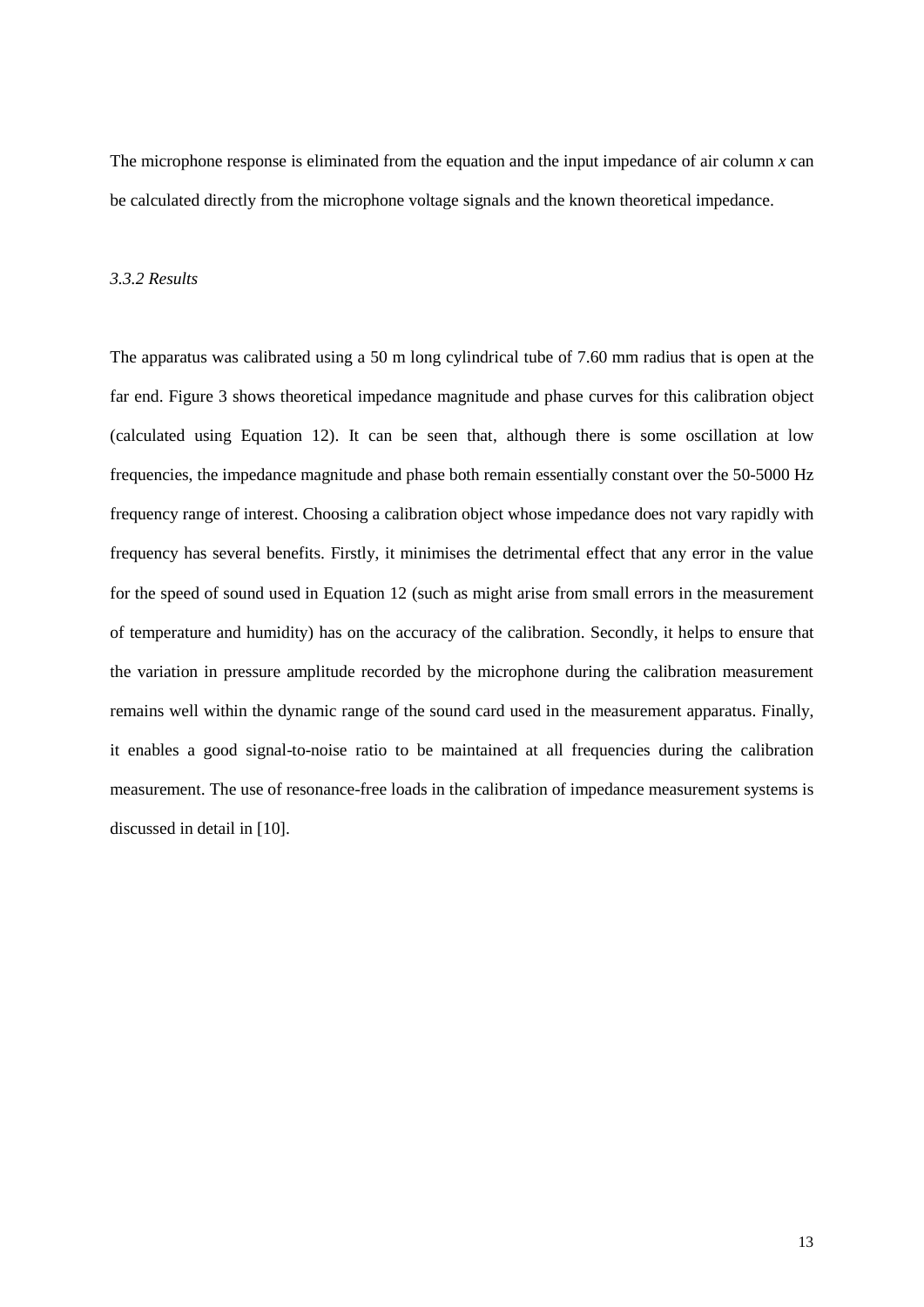

Figure 3 Theoretical input impedance curves for 50 m long open-ended cylindrical tube of radius 7.60 mm. (a) Magnitude and (b) Phase.



Figure 4 Measured and theoretical input impedance curves for 290 mm long closed cylindrical tube of radius 9.30 mm; measurement calibrated using 50 m long open-ended cylindrical tube of radius 7.60 mm. (a) Magnitude and (b) Phase.

Figures 4(a) and 4(b) show measured impedance magnitude and phase curves for a 290 mm long cylindrical tube of radius 9.30 mm which is closed at the far end. For comparison purposes, theoretical impedance curves for the 290 mm tube (calculated using Equation 12) are plotted alongside the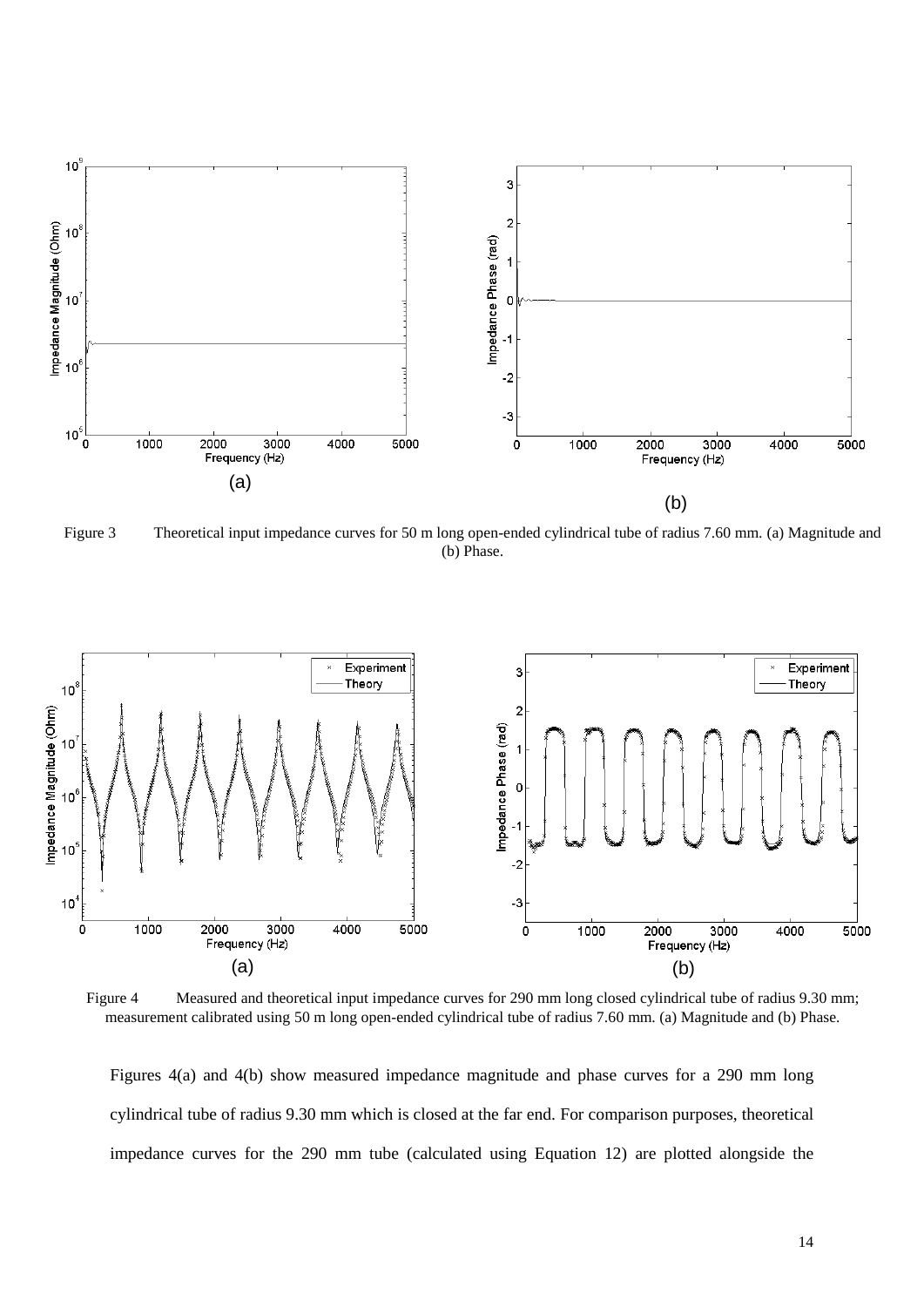measured curves. There is clearly a good agreement between the measured and theoretical impedance curves over the whole 50-5000 Hz range of interest. Indeed, for all eight peaks in the impedance magnitude curves, the difference between the experimentally measured and theoretically predicted values never exceeds 2.1 dB. A similarly good agreement is exhibited by the troughs in the impedance magnitude curves, with the exception of the first and seventh troughs (where the experimentally measured values are respectively 3.4 dB and 2.8 dB lower than the theoretically predicted values). Meanwhile, the measured phase curve follows the theoretical phase curve very closely, with just a small deviation between about 3600 and 3900 Hz. In terms of frequency, it is worth commenting that the measured magnitude curve lies slightly on the high frequency side of the theoretical magnitude curve. The most likely explanation for this is a small error in the value of the temperature used when calculating the theoretical curve (although all of the theoretical impedance curves presented in this paper are calculated using the temperature at which the associated impedance measurements were made, the thermometer used to monitor the temperature was only accurate to within  $\pm 0.5 \degree C$ .

The calibration object (the 50 m cylindrical tube) and the test object (the 290 mm cylindrical tube) used to generate the curves displayed in Figure 4 both have impedances that are small compared with that of the capillary. Providing this is the case, with a single calibration measurement, the modified capillary-based apparatus gives accurate measurements of both impedance magnitude and phase. However, the assumption that  $|Z_{cap}| >> Z_x$  is not always true.

Figures 5(a) and 5(b) show measured impedance magnitude and phase curves for a stepped tube comprising a 2.10 mm long cylindrical section of radius 7.45 mm and a 303 mm long cylindrical section of radius 2.20 mm which is open at the far end. As with the measurements of Figure 4, the apparatus was calibrated using the 50 m tube of 7.60 mm radius. Again, for comparison purposes, theoretical impedance curves for the stepped tube are plotted alongside the measured curves. (These theoretical curves were calculated by using Equation 12 to find the input impedance of the 303 mm long section and then treating this as the load impedance in a reapplication of Equation 12 to find the impedance at the entrance to the 2.10 mm long section.) By comparing the measured curves with the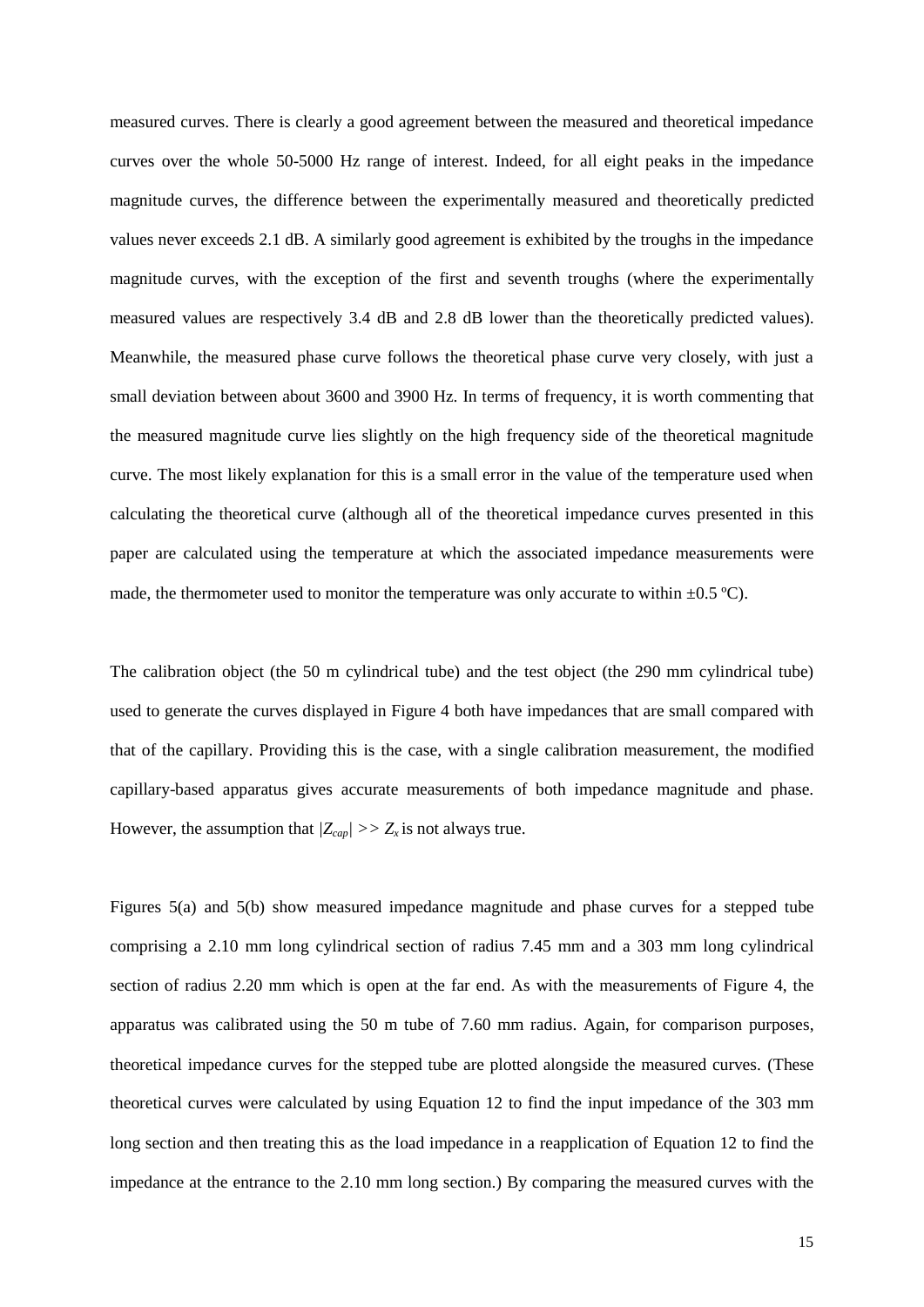theoretical impedance curves, it can be seen that the agreement is poorer than was observed in Figure 4. This is particularly apparent for the lowest frequency peaks in the impedance magnitude curves, with the measured values for the first four peaks smaller than the theoretically predicted values by 7.7 dB, 4.9 dB, 4.2 dB and 4.3 dB respectively. The reason for this discrepancy is that the impedance of the stepped tube, with its long narrow second section, is relatively high, rendering the assumption that  $|Z_{cap}| >> Z_x$  invalid. Indeed, examination of the theoretical impedance magnitude curve reveals that the first four peaks have values in excess of  $10^8 \Omega$ . Given that the capillary impedance in apparatus of this type is usually only of the order of  $10^9$  Ω, it is clear that the assumption doesn't hold. As far as the impedance phase curves are concerned, there is a reasonable agreement between the measured and theoretical values at low frequencies. However, the agreement is less good as the frequency increases, with differences of as much as 0.3 radians observed above 3500 Hz.



Figure 5 Measured and theoretical input impedance curves for test object comprising a 2.10 mm long cylindrical tube of radius 7.45 mm connected to a 303 mm long open-ended cylindrical tube of radius 2.20 mm; measurement calibrated using 50 m long open-ended cylindrical tube of radius 7.60 mm. (a) Magnitude and (b) Phase.

#### **4 Two calibration method**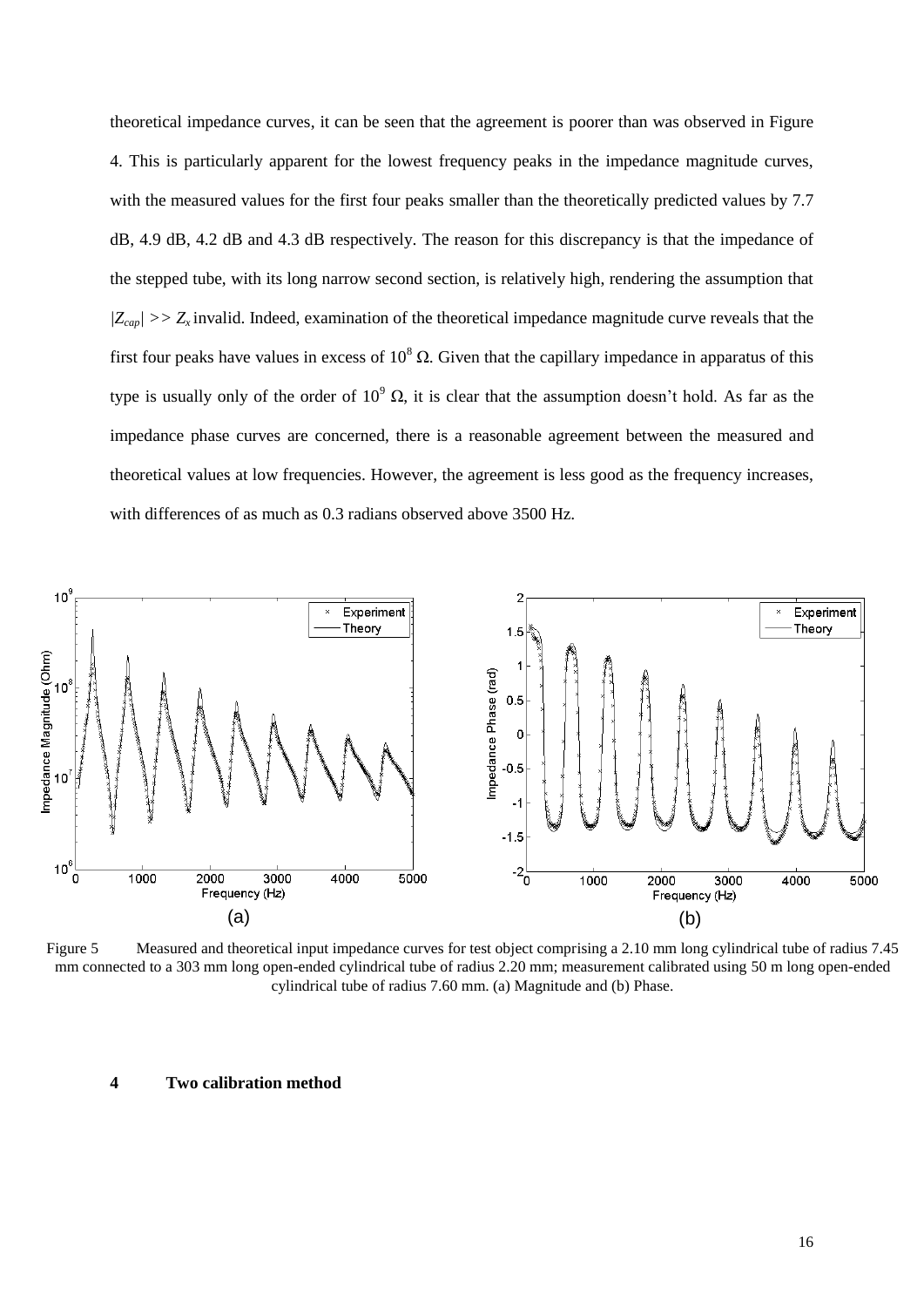In this section, a method of calibration is described which enables accurate input impedance measurements to be made using the modified capillary-based apparatus, even when the impedance of the object under investigation is comparable in magnitude to that of the capillary. The method involves making measurements on two different objects whose impedances are well-known theoretically.

Although the two calibration method discussed here was developed specifically for calibrating the modified single microphone capillary-based system, it is closely related to the method used for calibrating the commercially available BIAS system [25, 26]. In fact, as the BIAS system contains two microphones (one in the cavity as well as one at the entrance to the object being measured), the method used when calibrating the BIAS system is more general than the method outlined in this section. Specifically, it doesn't rely on the assumption that the cavity pressure remains the same regardless of the object being measured (if this assumption were to be introduced, the method of calibrating the BIAS system would reduce to the calibration method that is described here for the single microphone capillary-based system). However, as discussed previously, the very large jump in impedance at the junction between the cavity and the capillary suggests that any loss of accuracy incurred by including this assumption will be minimal.

Following the description of the method, the improvement in accuracy that results from carrying out two calibration measurements is demonstrated experimentally through input impedance measurements both of the stepped tube described in the previous section and of a Boosey and Hawkes oboe.

# *4.1 Calibration procedure*

If the assumption is removed that the capillary impedance is independent of frequency and much greater in magnitude that of the object being measured, then the volume velocity is given by Equation 8. It depends on the impedance of the air column and so changes depending on what object is being measured.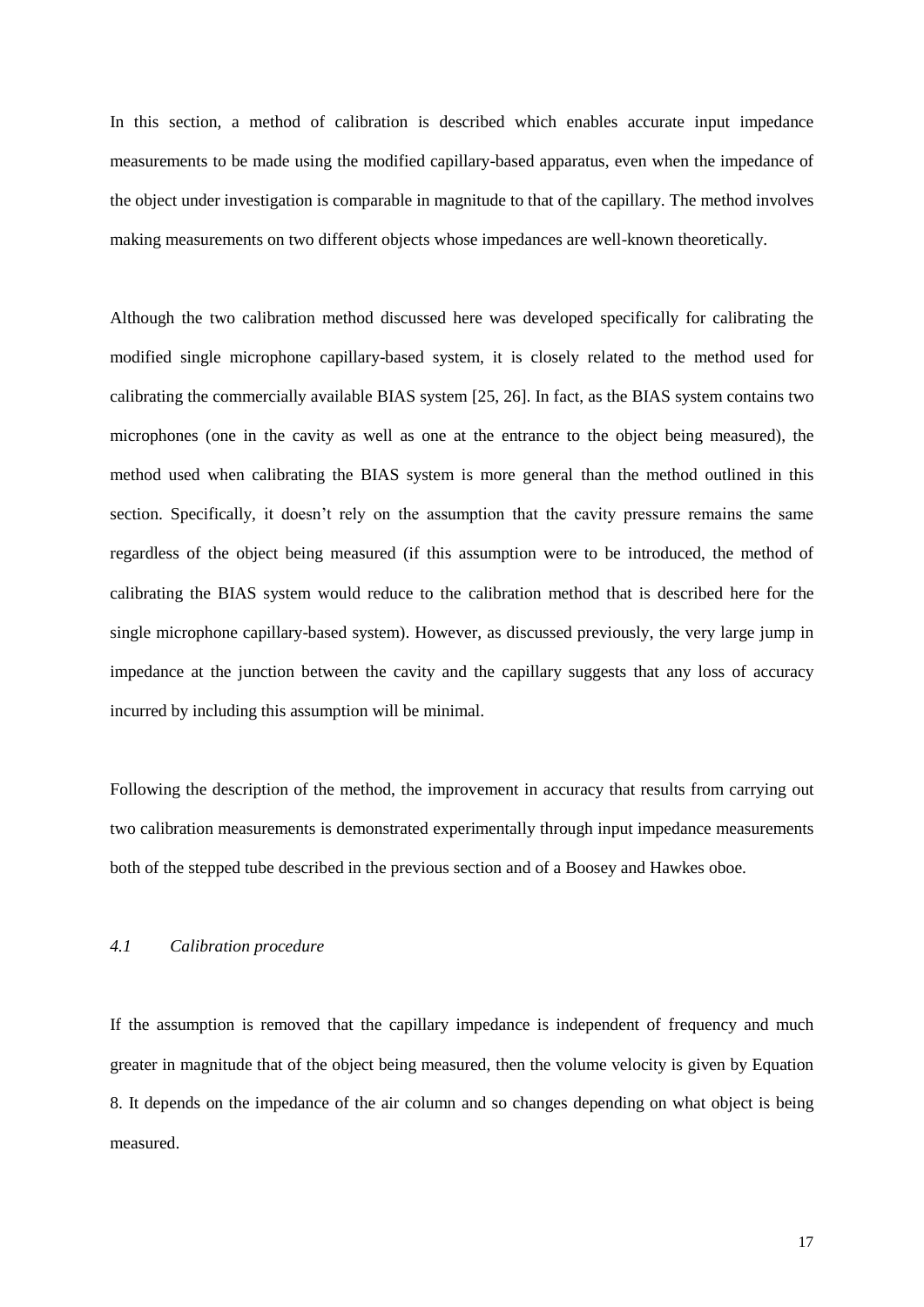As the volume velocity is now affected by the presence of the air column, the expression for the complex impedance previously given by Equation 16 must be rewritten:

$$
Z_x(\omega) = \frac{p_x(\omega)}{U_x(\omega)}\tag{20}
$$

Combining Equations 8 and 20 and rearranging gives an expression for the input impedance of the air column in terms of the pressure response, the capillary impedance and the cavity pressure:

$$
Z_x(\omega) = \frac{p_x(\omega) Z_{cap}(\omega)}{p_{cav}(\omega) e^{j\xi(\omega)} - p_x(\omega)}
$$
(21)

To find the complex impedance requires the capillary impedance and the cavity pressure to be measured. This can be done by carrying out two calibration measurements. When calibration object *a* is measured on the modified system, the volume velocity at the entrance to the air column is given by the following two equations:

$$
U_a(\omega) = \frac{p_{cav}(\omega)}{Z_{cap}(\omega) + Z_a(\omega)} e^{j\xi(\omega)}
$$
\n(22)

$$
U_a(\omega) = \frac{p_a(\omega)}{Z_a(\omega)}\tag{23}
$$

Equating Equations 22 and 23 and rearranging gives an expression for the cavity pressure:

 $\overline{a}$ 

$$
p_{\text{cav}}(\omega) = \frac{\left[Z_{\text{cap}}(\omega) + Z_a(\omega)\right] p_a(\omega)}{Z_a(\omega)} e^{-j\xi(\omega)}
$$
(24)

Using a second calibration object *b* results in the following alternative expression for the cavity pressure:

$$
p_{\text{cav}}(\omega) = \frac{\left[Z_{\text{cap}}(\omega) + Z_b(\omega)\right] p_b(\omega)}{Z_b(\omega)} e^{-j\xi(\omega)} \tag{25}
$$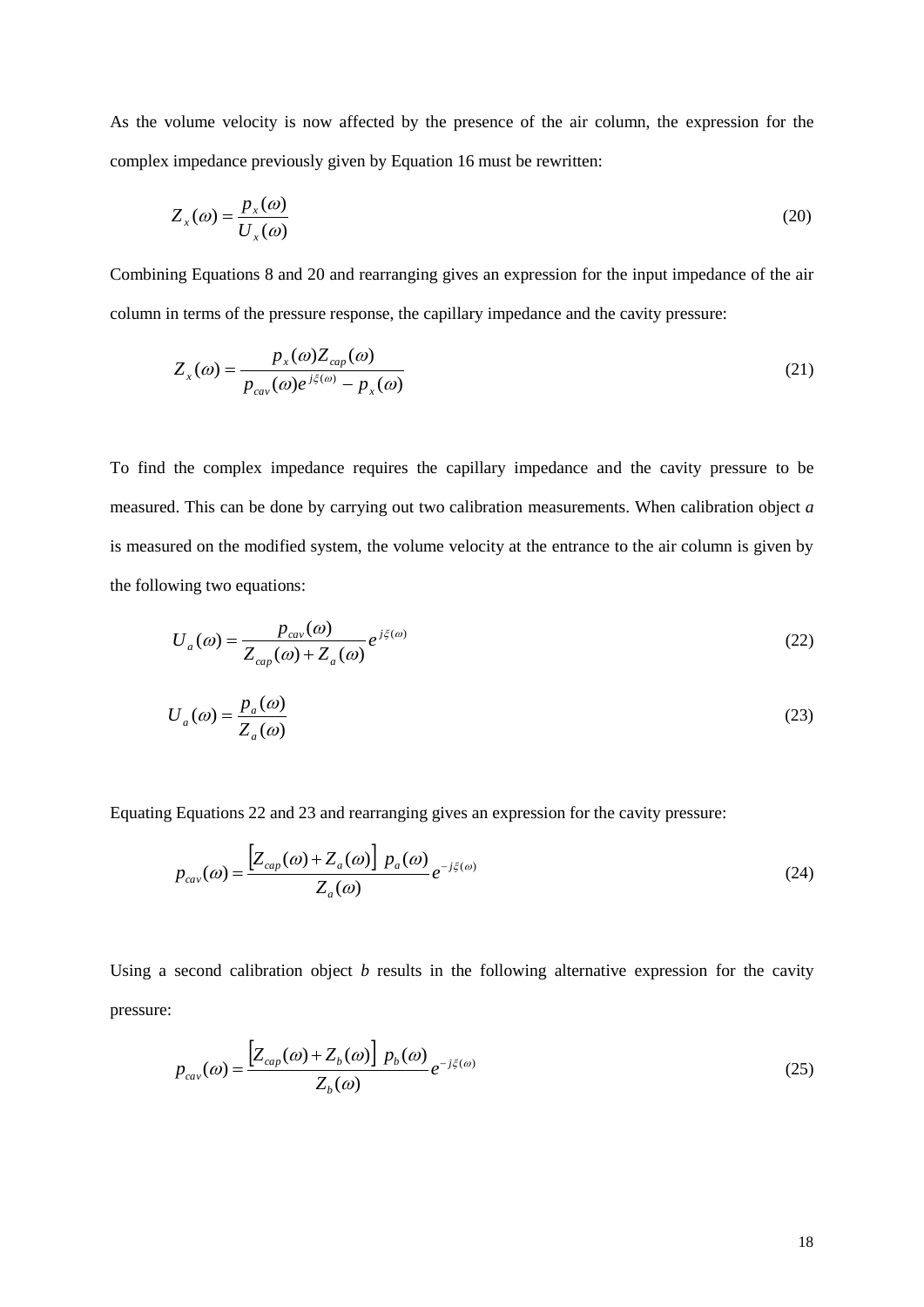If it is once more assumed that the cavity pressure as a function of frequency is independent of the object being measured, Equations 24 and 25 can be equated and rearranged to give the following expression for the capillary impedance:

$$
Z_{cap}(\omega) = \frac{Z_a(\omega)Z_b(\omega)[p_b(\omega) - p_a(\omega)]}{p_a(\omega)Z_b(\omega) - p_b(\omega)Z_a(\omega)}
$$
(26)

Substituting Equations 24 and 26 into Equation 21 gives the following expression for the input impedance of air column *x*:

$$
Z_x(\omega) = \frac{p_x(\omega)Z_a(\omega)Z_b(\omega)[p_b(\omega) - p_a(\omega)]}{p_a(\omega)p_b(\omega)[Z_b(\omega) - Z_a(\omega)] + p_x(\omega)[p_b(\omega)Z_a(\omega) - p_a(\omega)Z_b(\omega)]}
$$
(27)

Using Equation 15, the expression for the input impedance can be rewritten in terms of the microphone voltage signals when the unknown air column and the two calibration objects are measured:

$$
Z_x(\omega) = \frac{E_x(\omega)Z_a(\omega)Z_b(\omega)[E_b(\omega) - E_a(\omega)]}{E_a(\omega)E_b(\omega)[Z_b(\omega) - Z_a(\omega)] + E_x(\omega)[E_b(\omega)Z_a(\omega) - E_a(\omega)Z_b(\omega)]}
$$
(28)

Again, the microphone response is eliminated from the equation and the input impedance of the air column can be determined from just the microphone voltage signals and the known theoretical impedances.

It should be noted that for the calibration to be successful, the two calibration objects must have different impedances but, more importantly, there also needs to be a significant difference in volume velocity between the two calibration measurements (the reason for this becomes apparent if the numerator and denominator of Equation 27 are both divided by  $Z_a(\omega)Z_b(\omega)$ ; when the difference in volume velocity is very small, the second term in the denominator tends to zero and the method reduces to the one calibration method). This can be ensured by using one calibration object whose impedance is much smaller than that of the capillary and one calibration object whose impedance is of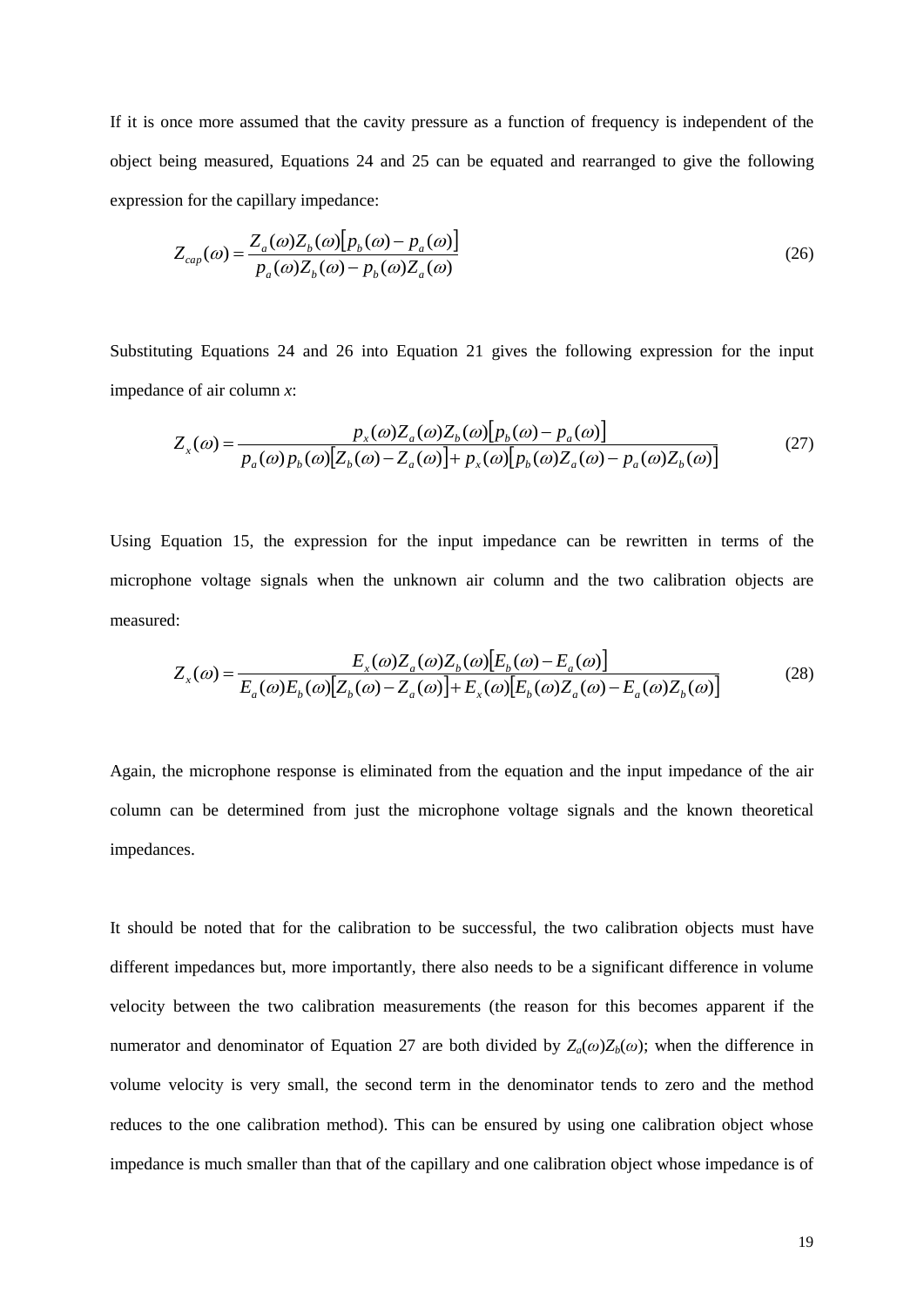comparable magnitude to that of the capillary. In addition, as was discussed in Section 3.3.2, it is beneficial if the impedances of both calibration objects do not vary rapidly with frequency over the frequency range of interest.

#### *4.2 Results*

To calibrate the modified single microphone capillary-based system, the cylindrical tube of length 50 m and radius 7.60 mm was used as the first calibration object. As stated previously, the impedance of this tube is small compared with that of the capillary and remains relatively constant over the frequency range of interest. The second calibration object used consists of a short cylindrical section of length 1.00 mm and radius 9.30 mm connected to a cylindrical tube of length 30 m and radius 0.75 mm that is open at the far end. The first section is essentially a coupler to enable the calibration object to fit over the capillary and microphone of the measurement apparatus. Meanwhile, the narrow diameter of the second section of this object ensures an impedance that is non-negligible when compared with that of the capillary. Figure 6 shows theoretical impedance magnitude and phase curves for the second calibration object. As with Figure 3, the impedance of this calibration object doesn't exhibit any rapid variation with frequency and, therefore, the accuracy of the calibration measurement is maximised.

Figures 7(a) and 7(b) show measured impedance magnitude and phase curves for the high impedance stepped tube (first introduced at the end of Section 3.2.2) when the apparatus is calibrated using the two calibration objects described. As before, theoretical impedance curves for the stepped tube are plotted alongside the measured curves for comparison purposes.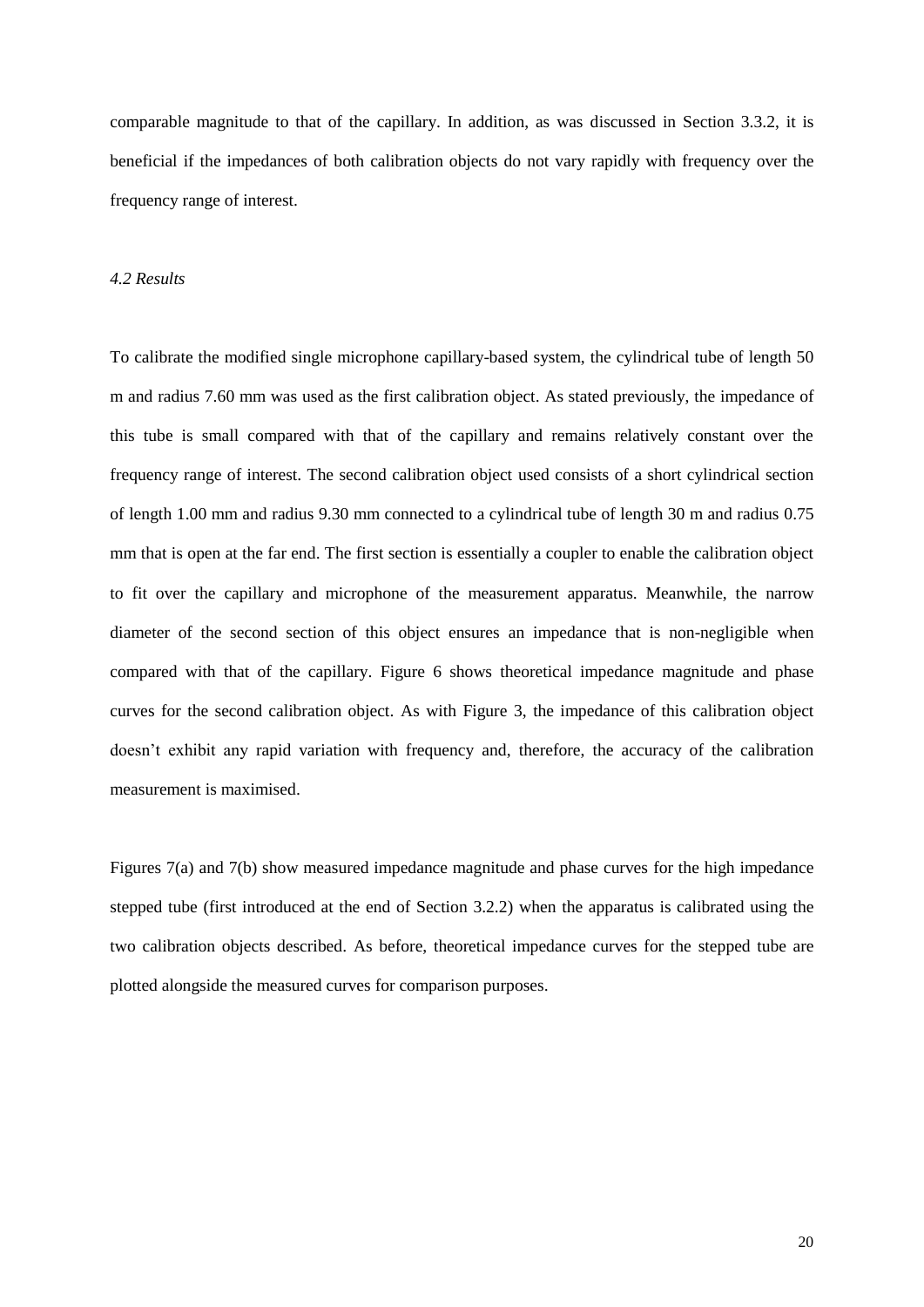

Figure 6 Theoretical input impedance curves for calibration object comprising 30 m long open-ended cylindrical tube of radius 0.75 mm with 1.00 mm long coupler of radius 9.30 mm. (a) Magnitude and (b) Phase.



Figure 7 Measured and theoretical input impedance curves for test object comprising a 2.10 mm long cylindrical tube of radius 7.45 mm connected to a 303 mm long open-ended cylindrical tube of radius 2.20 mm; measurement calibrated using 50 m long openended cylindrical tube of radius 7.60 mm + 30 m long open ended tube of radius 0.75 mm with coupler. (a) Magnitude and (b) Phase.

Compared with Figure 5, there is now a much better agreement between the measured and theoretical impedance curves. Indeed, the difference between the measured value and the theoretical value for the first impedance magnitude peak is now only 2.9 dB, with a difference of less than 1.6 dB for all the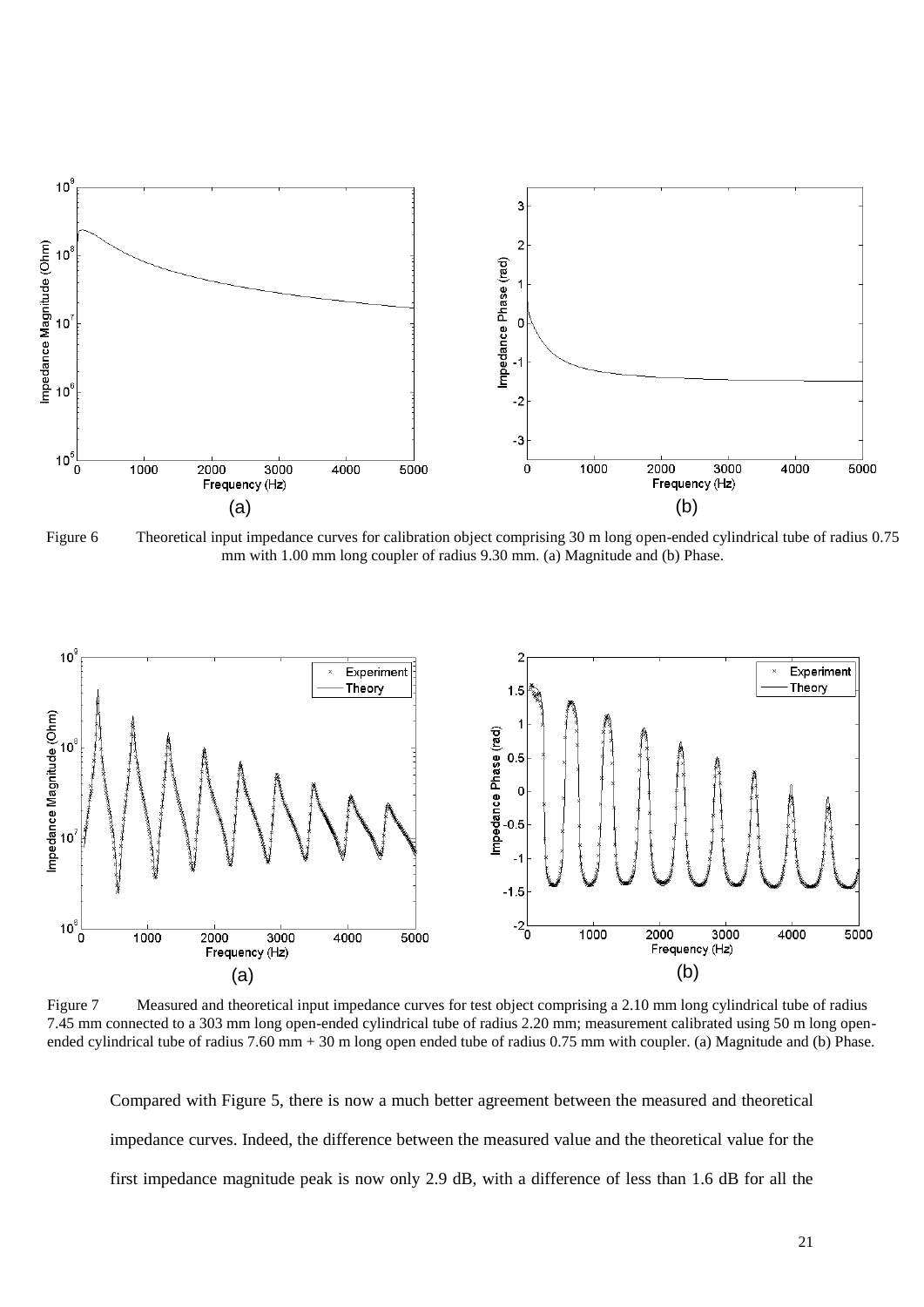other peaks. Similar levels of agreement are exhibited by the troughs in the impedance magnitude curves, with differences between experiment and theory of no greater than 1.2 dB. The accuracy of the measured magnitude curve is mirrored by the measured phase curve which follows the theoretically predicted curve very closely.

It is evident that the two calibration method provides a much more accurate impedance measurement of the high impedance stepped tube test object than that achieved using the standard one calibration measurement. The close match between the measured and theoretical curves of Figure 7 also indicates that the assumption that the cavity pressure does not change significantly when different objects are measured is reasonable. Of course, for the two calibration method to be universally applicable, it must also enable lower impedance test objects to be measured with a high level of accuracy. In order to investigate this, a measurement of the 290 mm long cylindrical tube has been carried out with the apparatus calibrated using the same two calibration objects. Figure 8(a) and Figure 8(b) show the resulting measured impedance magnitude and phase curves together with the corresponding theoretical curves. For all eight peaks in the impedance magnitude curves, the difference between the experimentally measured and theoretically predicted values never exceeds 1.3 dB (compared with the difference of 2.1 dB observed in Figure 4). However, the level of agreement exhibited by the troughs in the impedance magnitude curves is less good, with differences between the experimentally measured and theoretically predicted values of as much as 6.2 dB. Variations between the measured and theoretical impedance phase curves are also apparent at these frequencies. These errors in the experimentally measured values are a direct consequence of the large difference between the impedance of the second calibration object (the 30 m long open ended tube of radius 0.75 mm with coupler) and the impedance troughs of the 290 mm long closed tube. At the antiresonance frequencies of the 290 mm tube, this leads to the difference between the pressure recorded during the second calibration measurement and that recorded during the test object measurement being too great for the dynamic range of the 16 bit sound card currently used in the measurement apparatus. Replacing this standard sound card with a dedicated data acquisition card that has a higher bit depth should therefore enable such dynamic range problems to be overcome.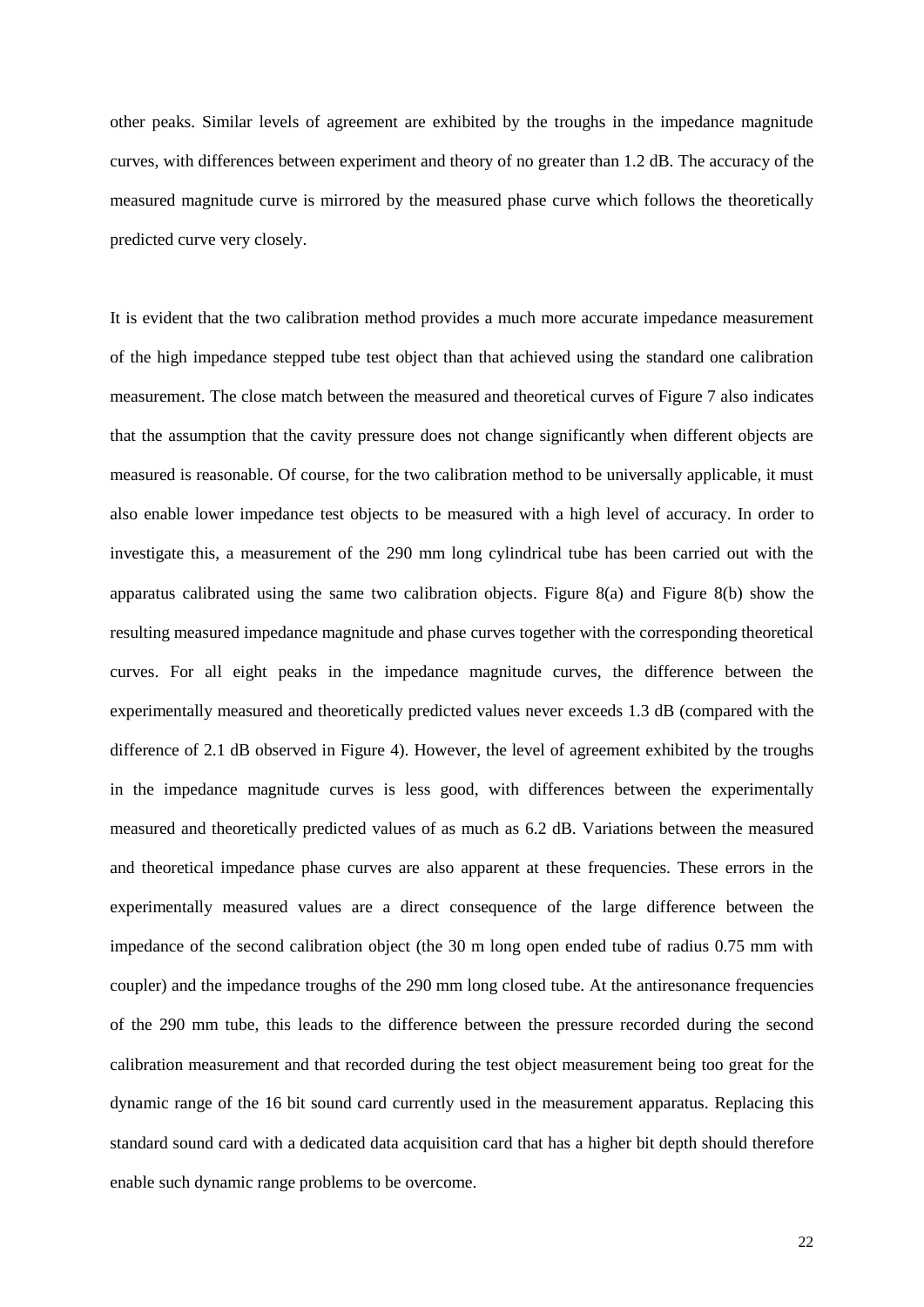

Figure 8 : Measured and theoretical input impedance curves for 290 mm long closed cylindrical tube of radius 9.30 mm; measurement calibrated using 50 m long open-ended cylindrical tube of radius 7.60 mm + 30 m long open-ended tube of radius 0.75 mm with coupler. (a) Magnitude and (b) Phase.

As capillary-based systems of the type described in this paper are primarily used for measuring musical wind instruments, it is instructive to conclude this section by observing the effect of using a two calibration approach when measuring the input impedance of such an instrument. Figure 9 compares impedance magnitude and phase curves for a Boosey and Hawkes oboe (with A4 fingering applied) determined using both the one calibration method and the two calibration method. To make the measurements, a blank oboe staple (with the two pieces of reed cane removed) was inserted into the instrument. The oboe was then mounted on the apparatus via a bespoke coupler which connects the oboe staple to the microphone/capillary output via a  $253 \text{ mm}^3$  volume, equivalent to that normally contained within the two pieces of reed cane.

It is clear from Figure 9(a) that using the one calibration method results in impedance magnitude peaks of lower amplitude than is the case when the two calibration method is used. Over the first six peaks, the difference ranges from 1.7 dB up to as much as 3.6 dB. Unsurprisingly, there is much better agreement between the one calibration and the two calibration methods with respect to the troughs in the impedance magnitude curves. Over the four discernible troughs, the difference never exceeds 0.7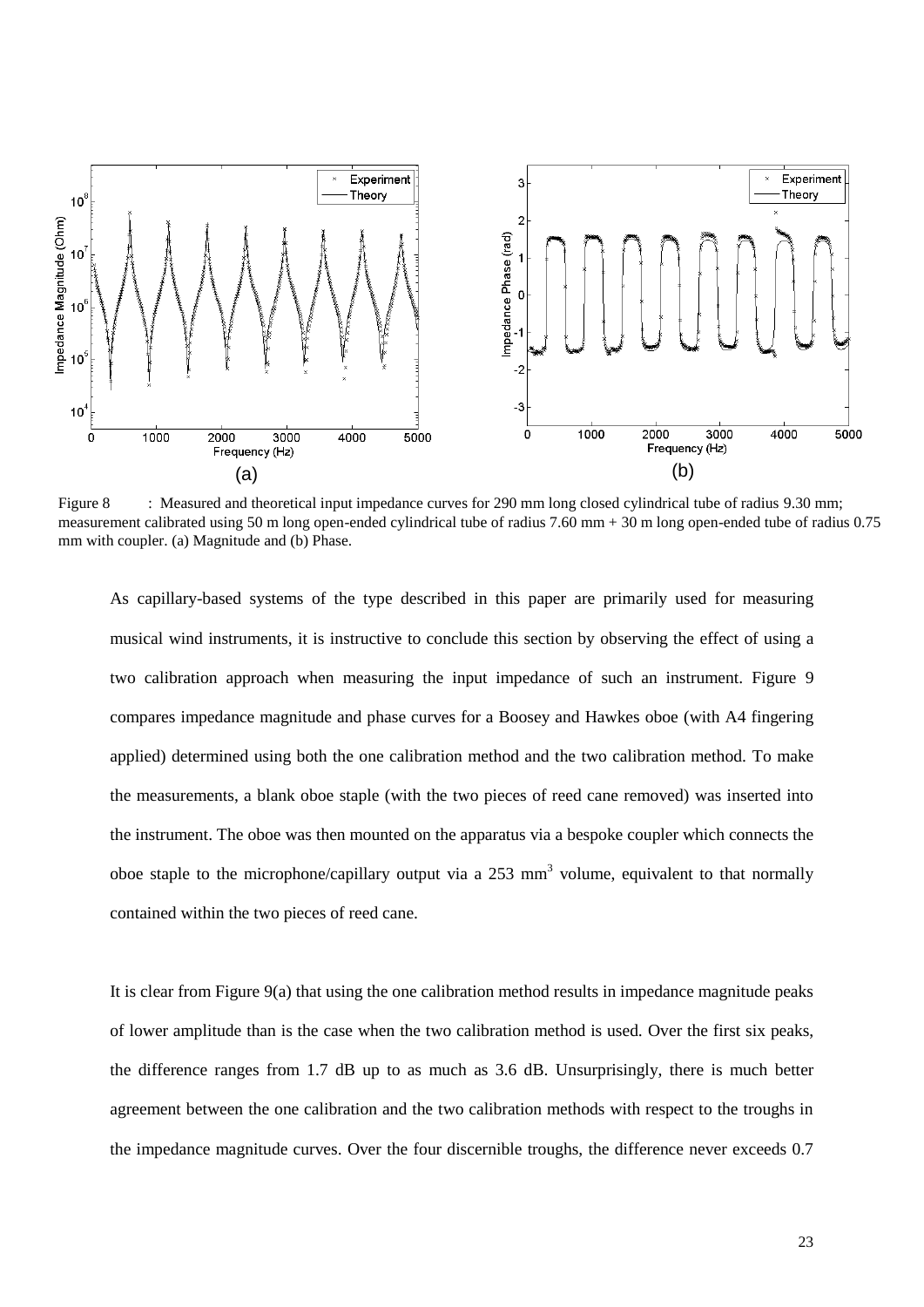dB. As far as the phase curves of Figure 9(b) are concerned, the two methods of calibration are in good agreement at low frequencies but, above around 1700 Hz, there is a difference of around 0.3 radians in the impedance phase measured by the two methods. This difference is similar to that observed at the higher frequencies between the theoretical and experimental curves of Figure 5(b), when the high impedance stepped tube was measured using the one calibration method. Such a large difference was not observed in Figure 7(b) when the same stepped tube was measured using the two calibration method.



Figure 9 : Measured input impedance curves for Boosey and Hawkes oboe with A4 fingering applied; measurements calibrated using 50 m long open-ended cylindrical tube of radius 7.60 mm (one calibration) and the same tube + 30 m long open-ended tube of radius 0.75 mm with coupler (two calibrations). (a) Magnitude (b) Phase.

#### **5. Conclusion**

Although there are other more accurate techniques for determining acoustic impedance, the capillarybased approach remains the most widely used method of measuring the input impedance of musical wind instruments. With recent advances in data acquisition technology, and a reduction in the costs of computing hardware, it is now possible to produce an inexpensive single microphone capillary-based system that will run on a basic PC and provide both impedance magnitude and impedance phase measurements. Moreover, a two calibration approach (such as the one detailed in this paper or the one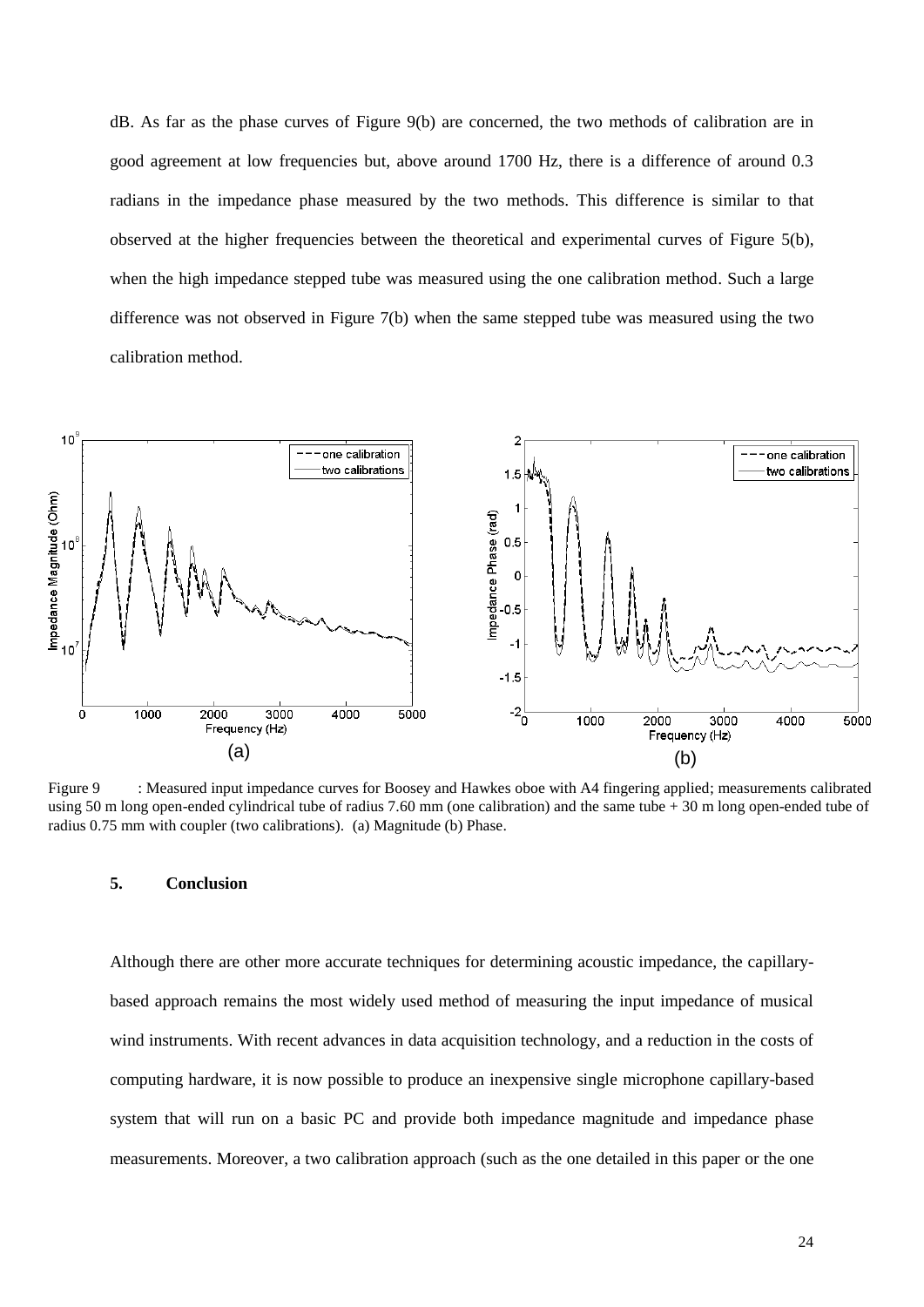used for calibrating the BIAS system) provides a means of achieving more accurate impedance measurements using capillary-based apparatus. This improvement in accuracy is most noticeable when measuring high impedance objects. From the perspective of musical acoustics, it is therefore most significant when measuring instruments which have a narrow entrance to the air column, such as the oboe or the bassoon.

#### **References**

- [1] J.C. Webster: An electrical method of measuring the intonation of cup-mouthpiece instruments. J. Acoust. Soc. Am. 19(5) (1947), 902-906.
- [2] A. H. Benade: Physics of Brasses. Scientific American (1973) 24-25.
- [3] A. H. Benade: Fundamentals of Musical Acoustics, Dover, New-York (1976).
- [4] J. Backus: Input impedance curves for the reed woodwind instruments. J. Acoust. Soc. Am. 56(4) (1974) 1266-1279.
- [5] J. Backus: Input impedance curves for the brass instruments. J. Acoust. Soc. Am. 60(2) (1976) 470-480.
- [6] R. Caussé, J. Kergomard and X. Lurton: Input impedance of brass musical instruments Comparison between experiment and numerical models. J.Acoust.Soc.Am. 75(1) (1984) 241-254.
- [7] A. H. Benade, M. I. Ibisi: Survey of impedance methods and a new piezo-disk-driven impedance head for air columns. J. Acoust. Soc. Am. 81(4) (1987) 1152-1167.
- [8] J.-P. Dalmont: Acoustic impedance measurement, Part 1: A review. Journal of Sound and Vibration. 243(3) (2001) 427-439.
- [9] M. van Walstijn, D.M. Campbell, J.A. Kemp and D.B. Sharp: Wideband measurement of the acoustic impedance of tubular objects. Acta Acustica united with Acustica 91(3) (2005) 590-604.

[10] P. Dickens, J. Smith, and J. Wolfe: Improved precision in measurements of acoustic impedance spectra using resonance-free calibration loads and controlled error distribution. J. Acoust. Soc. Am. 121 (2007) 1471-1481.

[11] J.-P. Dalmont and J.C. Le Roux: A new impedance sensor for wind instruments. Acta Acustica united with Acustica 94 Suppl. 1 (2008) S46.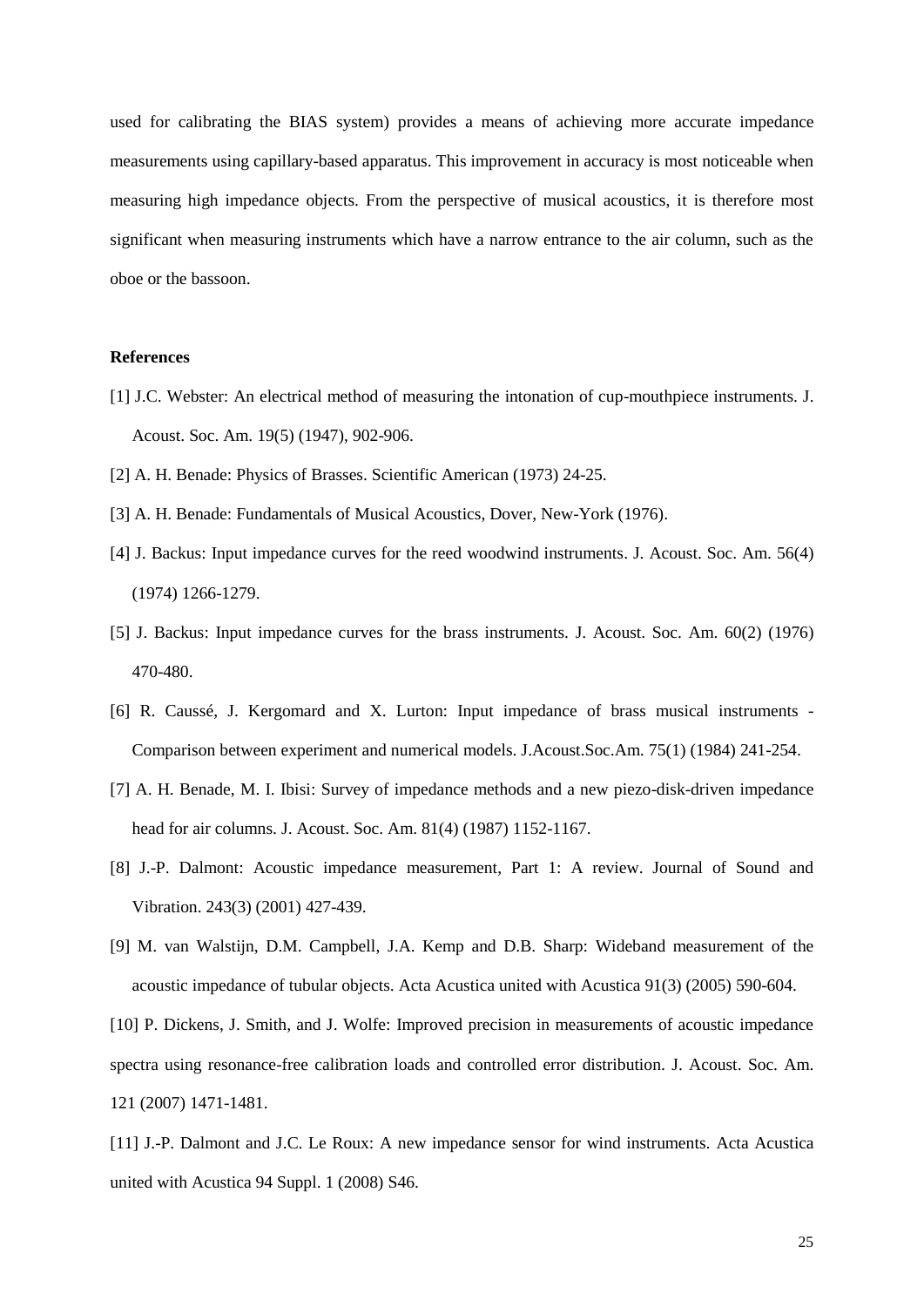[12] M. Curtit, F. Yahaya, J.-P. Dalmont, J. Gilbert and O. Cottet: Bore reconstruction based on input impedance measurement: application to the bassoon crook. Proceedings of the Second Vienna Talk, Sept 19-21, University of Music and Performing Arts Vienna, Austria (2010).

[13] J. Kemp, M. van Walstijn, D.M. Campbell, J. Chick and R. Smith: Time domain wave separation using multiple microphones. J. Acoust. Soc. Am. 128(1) (2010) 195-205.

- [14] G. Widholm, H. Pichler and T. Ossmann: BIAS: A Computer-Aided Test System for Brass Wind Instruments. An Audio Engineering Society Preprint (1989) 2834.
- [15] G. Widholm and W. Winkler: Evaluation of musical instrument quality by computer systems. Examples of realisation, Proceedings of the SMAC 93, pp. 560-565, Royal Swedish Academy of Music, ISBN: 91845289876 (1994).
- [16] G. Widholm: Brass wind instrument quality measured and evaluated by a new computer system Proceedings of the 15th International Congress on Acoustics, Trondheim 1995, III, pp. 517-520, ASN, ISBN: 8259589958 (1995).
- [17] J. Backus: Acoustic impedance of an annular capillary. J. Acoust. Soc. Am. 58(5) (1975) 1078- 1081.
- [18] J. Kergomard and R. Causse: Measurement of acoustic impedance using a capillary: An attempt to achieve optimization. J. Acoust. Soc. Am. 79(4) (1986) 1129-1140.

[19] D.H. Keefe and A.H. Benade: Impedance measurement source and microphone proximity effects. J. Acoust. Soc. Am. 69(5) (1981) 1489-1495.

[20] L. E. Kinsler, A. R. Frey, A. B. Coppens and J. V. Sanders: Fundamentals of Acoustics  $(3^{rd}$ edition), John Wiley and Sons (1982).

[21] D. E. Hall: Basic Acoustics, John Wiley and Sons (1987).

[22] D. Brass and A.Locke: The effect of the evanescent wave upon acoustic measurements in the human ear canal. J. Acoust. Soc. Am. 101 (1997) 2164-2175.

[23] N.H. Fletcher, J.Smith, A.Z.Tarnopolsky and J.Wolfe: Acoustic impedance measurements – Correction for probe geometry mismatch. J. Acoust. Soc. Am. 117 (2005) 2889-2895.

[24] V. Gibiat and F.Laloe: Acoustical impedance measurements by the two-microphone-threecalibration (TMTC) method. J. Acoust. Soc. Am. 88 (1990) 2533-2545.